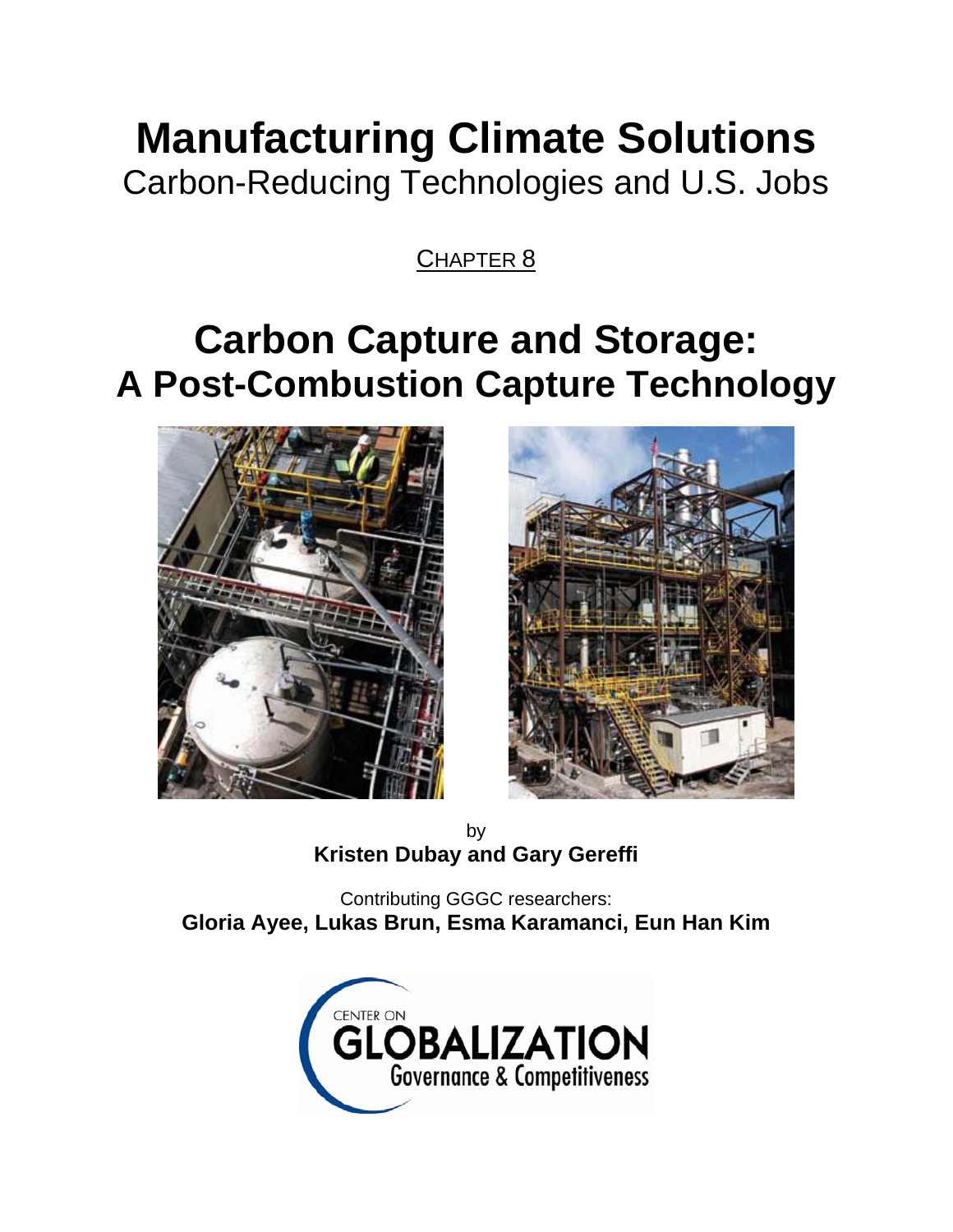This research is an extension of the *Manufacturing Climate Solutions* report published in November 2008. It was prepared on behalf of the Building and Construction Trades Department (AFL-CIO), Industrial Union Council (AFL –CIO), International Brotherhood of Boilermakers, United Association of Plumbers and Pipefitters, and Environmental Defense Fund.

Additional Support for this project was provided to Environmental Defense Fund by the Sidney E. Frank Foundation.

*Chapter 8 cover photo: (We Energies, 2008)*

© May 4, 2009 Center on Globalization, Governance & Competitiveness, Duke University Last update: May 12, 2009

The complete report is available electronically from: http://www.cggc.duke.edu/environment/climatesolutions/

Chapter 8 is not available in hardcopy.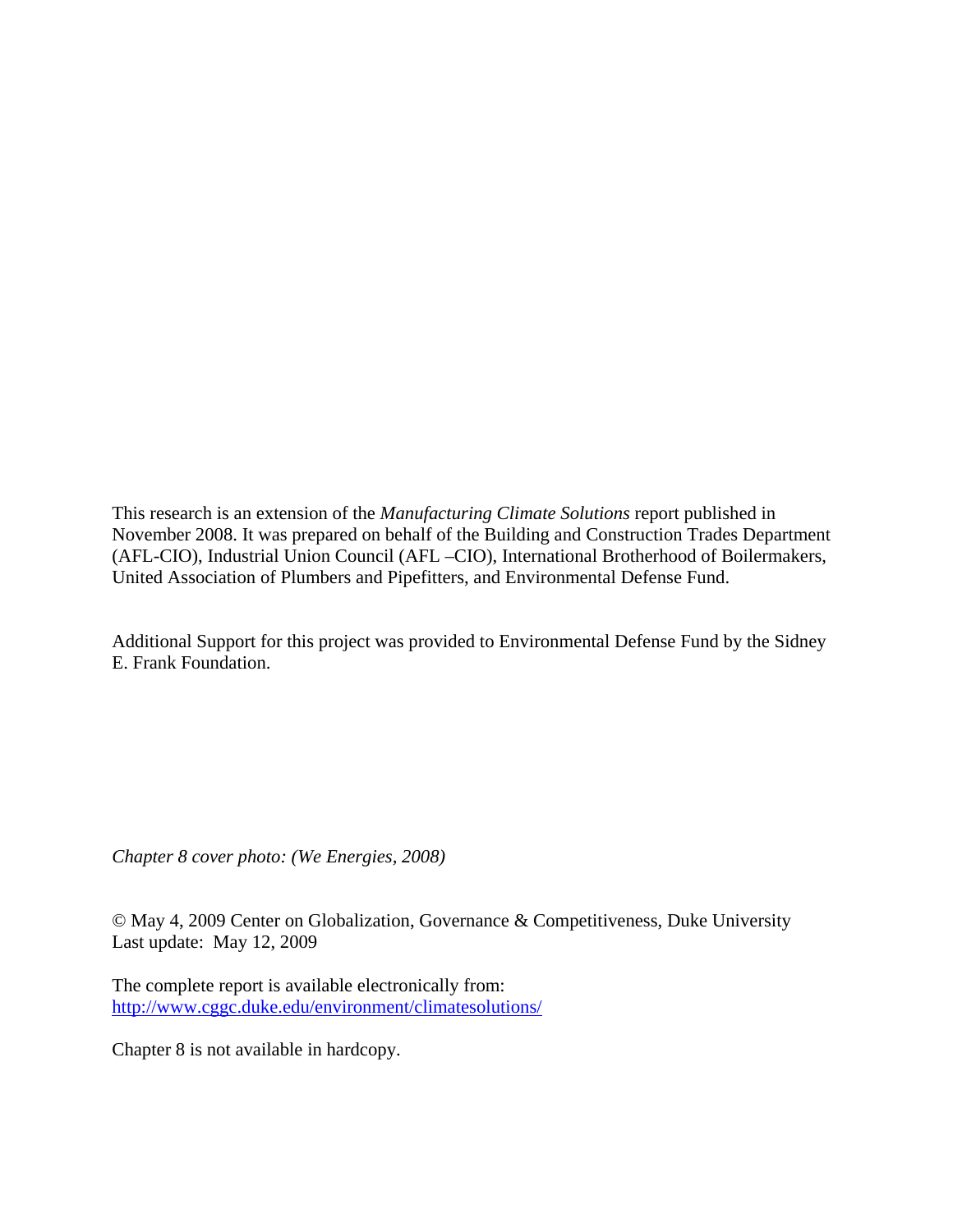#### **Summary**

Approximately 86% of all stationary sources of carbon dioxide  $(CO<sub>2</sub>)$  emissions in North America come from electricity generation (National Energy Technology Laboratory, 2007) and U.S. coal-fired power plants account for more than 75% those emissions (Soren Anderson & Newell, 2004). If the United States intends to meet its expressed goals of reducing greenhouse gas emissions 80% by 2050, it will have to get serious about controlling  $CO<sub>2</sub>$  emissions from coal-fired power plants and other heavy  $CO<sub>2</sub>$  emitters. Carbon capture and storage would enable the United States to reduce the release of  $CO<sub>2</sub>$  into the atmosphere on the scale required to meet those goals.

Carbon dioxide capture and storage, or sequestration, is the process of extracting  $CO<sub>2</sub>$  from a combustion process and storing it in geological formations for very long periods. The process of  $CO<sub>2</sub>$  capture can be done in a variety of ways, including pre-combustion, oxy-fuel, and postcombustion processes. This report will focus on one promising post-combustion process that captures  $CO<sub>2</sub>$  from flue gas emissions and can be retrofitted to existing coal-fired power plants. After providing background information on  $CO<sub>2</sub>$  emissions from coal-fired energy production in the U.S. and briefly reviewing available carbon capture technologies, the report focuses on the chilled ammonia process being developed by Alstom Power. It presents the value chain of the chilled ammonia process, illustrating the U.S. job potential of this technology in research and development, manufacturing, construction, transportation and maintenance and monitoring jobs.

#### **Background**

The greatest U.S. source of carbon dioxide emissions is power generation. According to the U.S. Environmental Protection Agency (EPA), in 2007 fuel combustion for electricity generation accounted for 39% of total  $CO<sub>2</sub>$  emissions in the United States (U.S. Environmental Protection Agency, 2009). The second largest sources of  $CO<sub>2</sub>$  from fossil fuel combustion were transportation (31%) and industrial uses (14%). Power plants used for electricity generation account for 86% of all stationary sources of  $CO<sub>2</sub>$  (National Energy Technology Laboratory, 2007). Large, stationary sources of  $CO<sub>2</sub>$  are prime candidates for  $CO<sub>2</sub>$  capture and storage technologies (Soren Anderson & Newell, 2004) because the capture systems themselves are extremely large and complex. In addition to power plants, other likely applications of  $CO<sub>2</sub>$ capture technologies include energy-intensive industries such as iron, steel, and cement production and natural gas systems. These industries produce more concentrated  $CO<sub>2</sub>$  streams than utilities and other industrial processes, thus reducing the per ton costs of capture for these applications (Soren Anderson & Newell, 2004; U.S. Environmental Protection Agency, 2009).

In 1999 U.S. coal-fired power plants accounted for more than  $75\%$  of  $CO<sub>2</sub>$  emissions from power generation facilities (Soren Anderson & Newell, 2004). Coal-fired power plants produced almost half of all U.S. electricity generation, or 2 billion megawatt hours (MW hours) (Energy Information Administration, 2007a, 2007b) and generate twice as much  $CO<sub>2</sub>$  as gas combined cycle power plants (Gray, 2008). In 2007, there were 1,470 U.S. coal fired-power plants which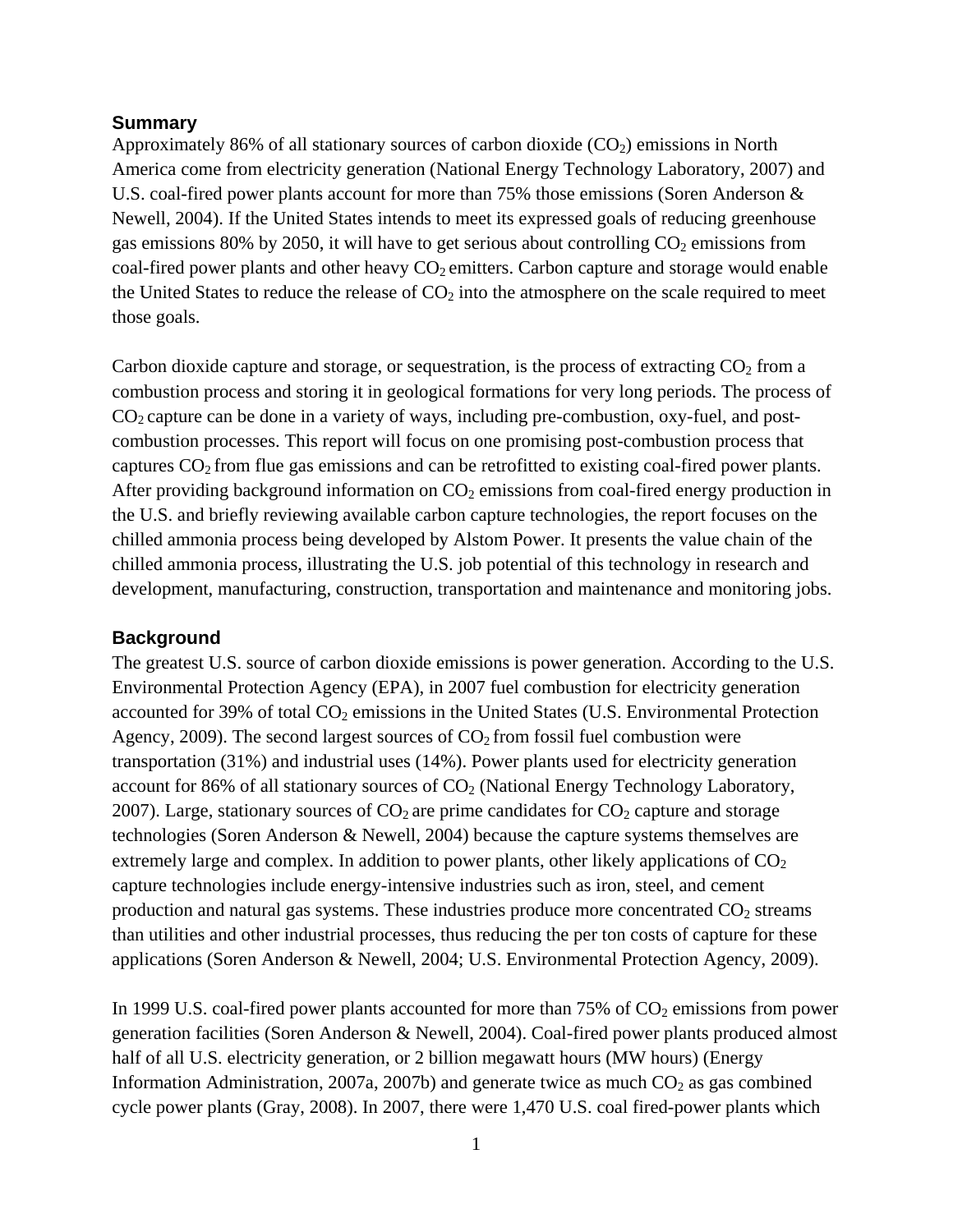emitted over 1.5 billion tons of  $CO<sub>2</sub>$  into the atmosphere (Deutch et al., 2007; Energy Information Administration, 2007b).

Coal-fired power plants are the most common source of power generation in the United States. Map 1 illustrates the locations of U.S. coal-fired power plants by size and power production costs. U.S. electricity demands are expected to increase to more than 4.6 billion MW hours by 2025 (Energy Information Administration, 2009). Coal will continue to be used for power generation well into the future. In fact, 30% of the U.S. electricity production increase is expected to be produced from new coal-fired power plants (Bohm, Herzog, Parsons, & Sekar, 2007). Thus, investing in ways to deal with the  $CO<sub>2</sub>$  emissions from these facilities is an important part of national  $CO<sub>2</sub>$  reduction strategies. Post-combustion capture technologies offer the potential to extract  $CO_2$  from the flue gases of existing power plants. Due to the greater  $CO_2$ emissions of coal-fired power plants, they are the most likely early adopters of  $CO<sub>2</sub>$  capture technologies.



Source: (Power Magazine, 2008)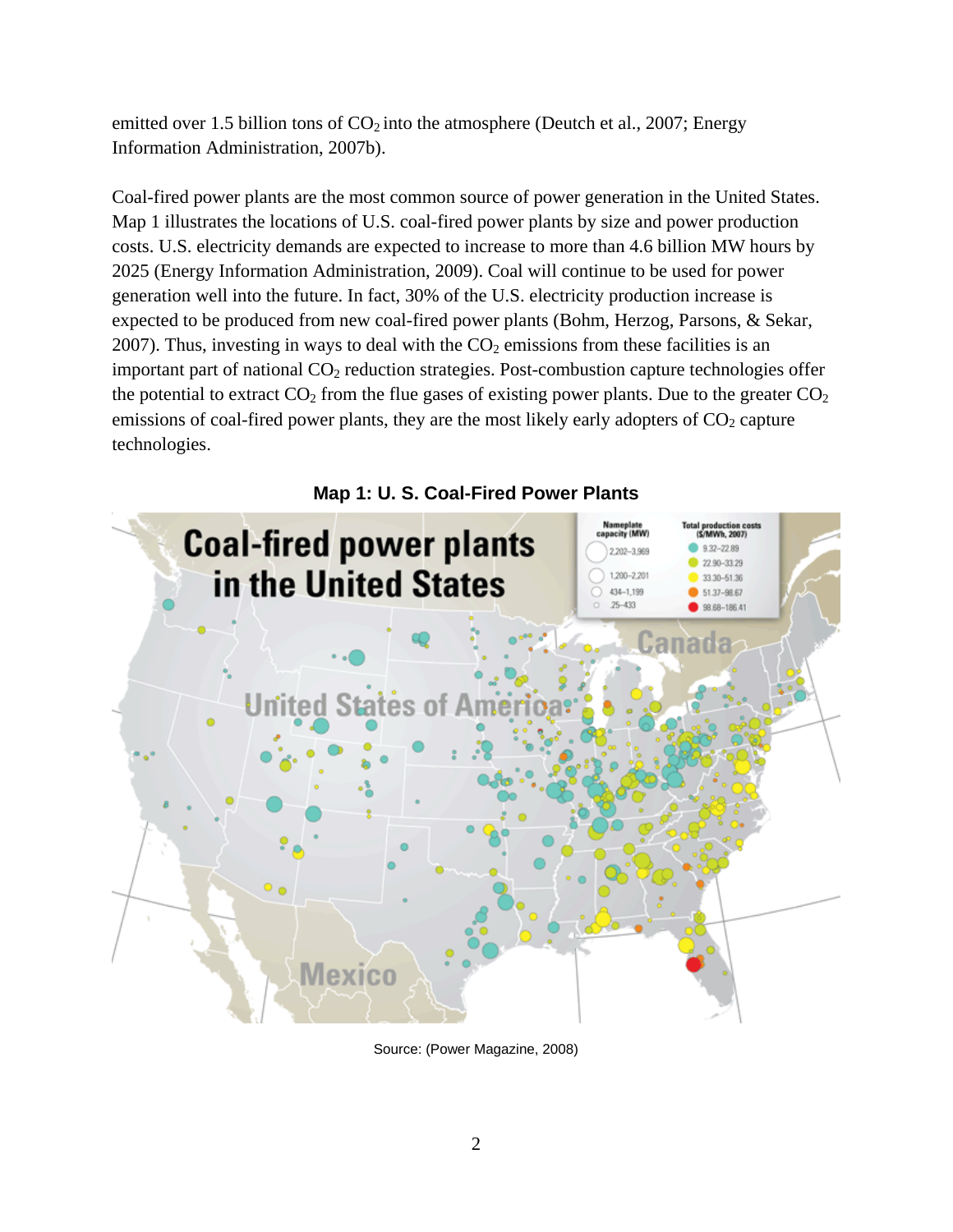The U.S. federal government recognizes the need for carbon capture and storage systems to curb CO2 emissions. For many years it has supported research and development around this topic through the National Energy Technology Laboratory (NETL). In 2009 NETL's budget for postcombustion  $CO_2$  capture research is \$40 million (Parkinson, 2008). Furthermore, the stimulus package passed in January 2009 included \$3.5 billion for the Fossil Energy Research and Development Program, which includes funding for carbon capture and storage research (St. John, 2009). This funding will assist with developing new capture technologies and supporting demonstration projects to ensure the feasibility of new technologies.

#### **Carbon Capture Technologies**

Carbon dioxide capture and storage (henceforth, carbon capture and storage) technologies would enable the continued use of fossil fuel combustion for power generation and industry use while limiting the release of  $CO_2$  into the atmosphere. There are three general processes for  $CO_2$ capture: pre-combustion, post-combustion, and oxy-fuel capture. These processes separate and condense  $CO<sub>2</sub>$  so that it can be transferred in supercritical form to a long-term storage location.

Pre-combustion capture removes  $CO<sub>2</sub>$  from the fossil fuel before it is burned for power. This technology is most likely to be applied to integrated coal gasification combined cycle power plants, of which there are only two in the United States (Ciferno, 2009). Therefore, it offers little opportunity to impact  $CO_2$  emissions from existing coal-fired power plants. Oxy-fuel combustion is a process of burning fossil fuel in oxygen resulting in a flue gas largely made of  $CO<sub>2</sub>$  and water that requires less energy to separate (H. Herzog & Golomb, 2004). This process is still in development and offers the potential to retrofit existing coal-fired power plants.

Post-combustion technologies capture  $CO<sub>2</sub>$  from the flue gas released after fuel combustion by using a chemical solvent to bond the  $CO<sub>2</sub>$  gas with a liquid (H. Herzog & Golomb, 2004; Rubin, 2008). Some post-combustion technologies are used with industrial plants for commercial purposes, such as urea production or food-processing (Soren Anderson & Newell, 2004; Mitsubishi Heavy Industries, 2005). All the commercial  $CO<sub>2</sub>$  capture plants use a postcombustion capture process based on chemical absorption with a monoethanolamine (MEA) solvent (H. J. Herzog, 2001). However, this process is energy intensive and may be very costly if used to retrofit existing power plants that are much larger than current commercial applications. Thus, a number of alternatives for post-combustion technology are under development to reduce energy input (Anonymous, 2006). Table 1 lists the companies focused on post-combustion  $CO<sub>2</sub>$ capture technologies for  $CO<sub>2</sub>$  capture and storage applications.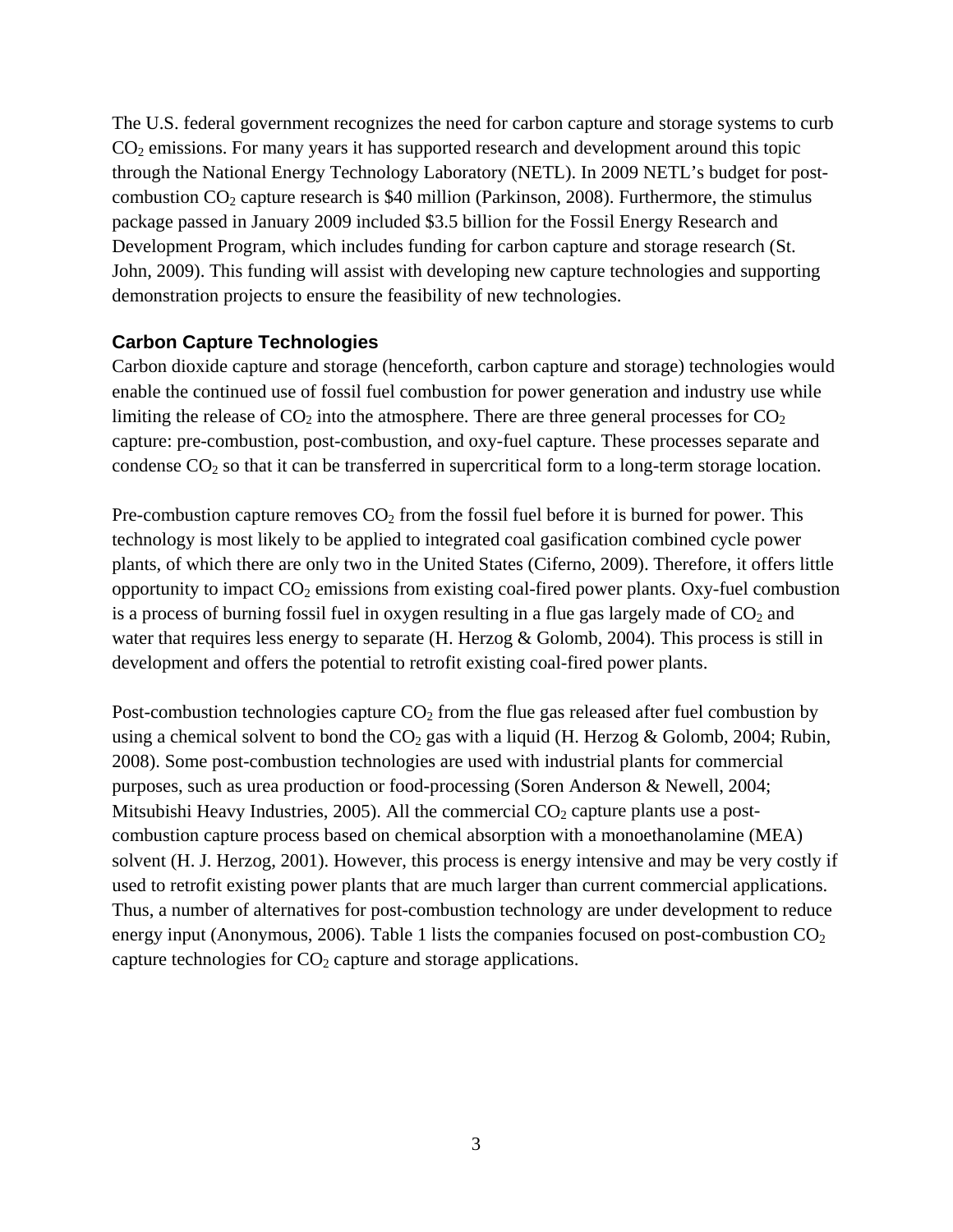| <b>Company</b>                          | Location        | <b>Product / Solvent</b>                       |  |
|-----------------------------------------|-----------------|------------------------------------------------|--|
| <b>Aker Clean Carbon</b>                | Norway          | Just Catch <sup>™</sup> Technology (amine      |  |
|                                         |                 | solvent); SOLVit <sup>TM</sup> (amine solvent) |  |
| Alstom                                  | Knoxville, TN   | Chilled ammonia process; advanced              |  |
|                                         |                 | amine solvent (with Dow Corporation)           |  |
| Babcock & Wilcox                        | Barberton, Ohio | Regenerable Solvent Absorption                 |  |
|                                         |                 | Technology                                     |  |
| Cansolv Technologies, Inc.              | Canada          | Cansolv $CO2$ capture system (aqueous          |  |
|                                         |                 | amine solution)                                |  |
| Commonwealth Scientific and             | Australia       | Amine solvent                                  |  |
| <b>Industrial Research Organization</b> |                 |                                                |  |
| Dong Energy                             | Denmark         | Testing various new solvents (MEA-1,           |  |
|                                         |                 | MEA-2, CASTOR-1, CASTOR-2)                     |  |
| <b>E.ON UK</b>                          | United Kingdom  | Amine solvent                                  |  |
| Fluor Corporation and E.ON              | Irving, TX and  | Econamine FG+ (monoethanolamine                |  |
| Energie AG                              | Germany         | solvent)                                       |  |
| Ion Engineering                         | Boulder, CO     | Ionic liquids (molten salts)                   |  |
| Mitsubishi Heavy Industries             | Japan           | Kansai Mitsubishi Carbon Dioxide               |  |
|                                         |                 | Recovery Process (amine solvent)               |  |
| Powerspan                               | Portsmouth, NH  | $ECO2®$ (aqueous ammonia solvent)              |  |
| <b>RTI</b> International                | Durham, NC      | sodium bicarbonate solvent                     |  |
| <b>RWE</b> npower                       | <b>UK</b>       | Post combustion product                        |  |
| Sargas                                  | Norway          | <b>Ultra Low Emissions technology</b>          |  |
| <b>SIEMENS</b>                          | Germany         | POSTCAP technology (solvent: amino             |  |
|                                         |                 | acid salt formulations)                        |  |
| Toshiba                                 | Japan           | Amine-based process                            |  |

**Table 1: Post-Combustion Carbon Capture Technology Developers** 

Source: CGGC, based on company websites, interviews, and industry sources.

Development of a post-combustion carbon capture market is necessary if the United States hopes to meet its greenhouse gas emission reduction goals. Carbon capture technologies will be used with utility and industrial plants that are large emitters of  $CO<sub>2</sub>$ . Capture technologies will be largely applied to both existing and new pulverized coal or other boiler power plants (Hilton, 2009a). Initial commercial applications will likely be with smaller plants of approximately 200MW to 300MW power production and, as the market develops, larger power plants of 600MW will offer greater investment opportunities (Ciferno, 2009).

Carbon capture and storage can also be applied to oil and gas power plants, and curbing their  $CO<sub>2</sub>$  emissions may be necessary to reach U.S. emissions goals. Other energy-intensive industries with high  $CO<sub>2</sub>$  emissions that are likely candidates for carbon capture and storage include the cement industry, aluminum and steel industries, ethanol industry, petroleum refining and pulp and paper industries (Soren Anderson & Newell, 2004; Hilton, 2009a).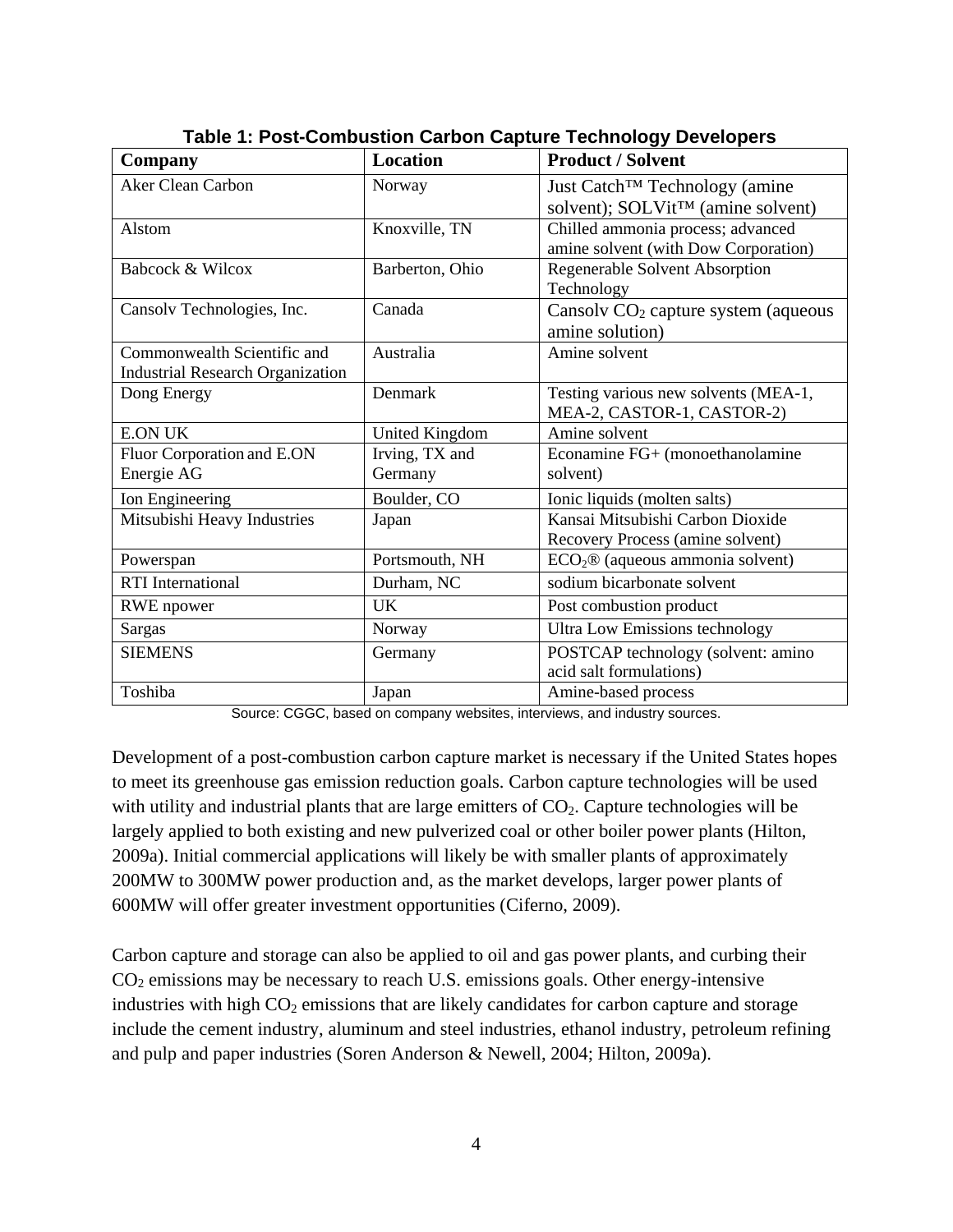Based on conversations with industry representatives, capital costs involved in retrofitting a pulverized coal power plant for carbon capture and storage would be approximately \$1.5 billion (Scott Anderson, 2009). Ten U.S. coal-fired plants are anticipated to be retrofitted by 2025. Thus, an estimated value of the carbon capture and storage retrofit market in the United States between now and 2025 is \$15 billion.

The U.S. market for capture technologies is expected to emerge once legislation related to a capand-trade program or a carbon tax is passed. It is unclear which specific technology will emerge as the leading candidate for commercialization and it is possible more than one technology will be adopted. For example, first adopters of  $CO<sub>2</sub>$  post-combustion capture technology may adopt an amine system because it is the most extensively developed for a commercial market. However, the high energy costs of the well-established amine capture technologies could prevent extensive market adoption. Many adopters may wait to employ a more efficient and less costly capture technology, and more than one process may be adopted at the same time. U.S. contenders include the Alstom chilled ammonia, Powerspan  $ECO<sub>2</sub>$ , and RTI sodium bicarbonate processes. We will use the chilled ammonia case to illustrate how value chain analysis can be applied to post-combustion  $CO<sub>2</sub>$  capture processes within the carbon capture and storage field.

#### **Chilled Ammonia Process**

The chilled ammonia process, engineered by Eli Gal and adopted as a lead technology by Alstom Power, is a promising new post-combustion capture process that is more efficient at isolating  $CO<sub>2</sub>$  from flue gas than many existing technologies. In 2009, Alstom will complete its first demonstration of the chilled ammonia process at We Energies' Pleasant Prairie Power plant in Wisconsin. Data indicate the process has the potential to capture  $90\%$  of the  $CO<sub>2</sub>$  in the flue gas at a lower parasitic load, or energy penalty, than other capture processes (EPRI, 2006). The parasitic load is the amount of the power plant's energy consumed by the  $CO<sub>2</sub>$  capture facility and thus it will not be available for use on the grid. Research indicates the chilled ammonia process will be able to run at less than 16% parasitic load (Li & Fan, 2008), which is at the low end of the spectrum of capture technologies that range from 15% to 30% parasitic load. The chilled ammonia process absorbs  $CO<sub>2</sub>$  at a low temperature, between 0 and 20 $^{\circ}$ C. The low temperature reduces the equipment size needed for the absorber system and the amount of energy required to reverse the absorption reaction, thus reducing the energy penalty. Furthermore, the ammonia carbonate solution used in the process is a more concentrated  $CO<sub>2</sub>$  carrier and the process has the added benefit of lower chemical costs (Ciferno, 2008).

The chilled ammonia process, illustrated in Figure 1, has three major stages: flue gas cooling,  $CO<sub>2</sub>$  absorption, and regeneration. In the first stage, the flue gas emitted from the power plant is cooled using a cooling and cleaning subsystem. The flue gas is cooled to between 0 and 10°C through a process of direct contact coolers, cooling towers and chillers. A positive byproduct of the cooling process is that it removes contaminants such as sulfur oxides, particulate matter, and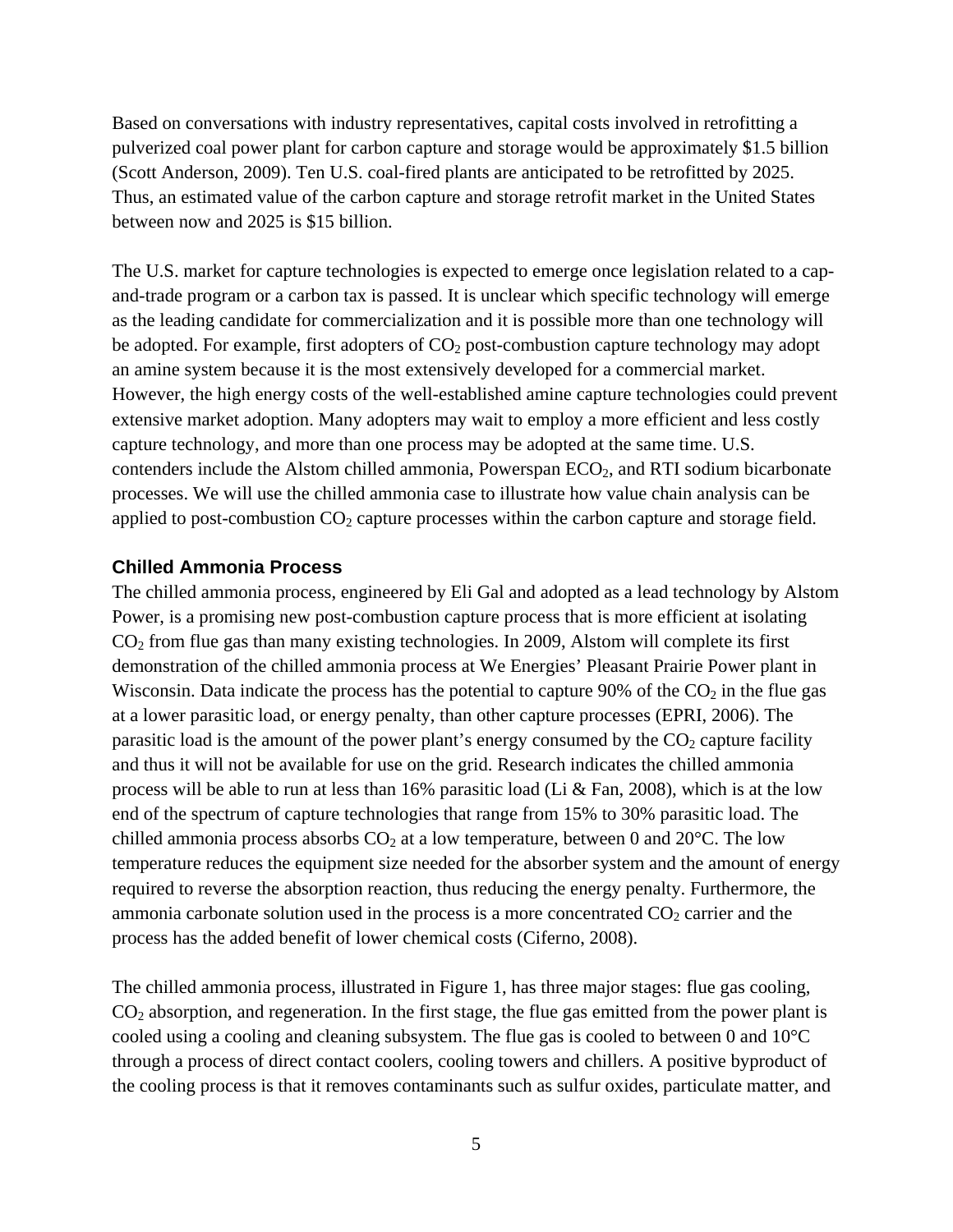hydrogen chloride from the flue gas before it enters the absorber (Black, 2008; Darde, Thomsen, Well, & Stenby, 2008). Unlike other capture technologies, the chilled ammonia process does not require additional flue gas desulfurization at this stage. Another advantage of the cooling process is that lowering the temperature of the flue gas decreases the vapor pressure and condenses the residual water, thus, reducing the flue gas volume by 30% (Black, 2008; Dailey & Shattuck, 2008; Darde et al., 2008).



**Figure 1. Schematic of the Chilled Ammonia Process** 

The second stage of the chilled ammonia process consists of absorbing  $CO<sub>2</sub>$  from the flue gas. The reduced volume of flue gas allows the absorber system equipment in the chilled ammonia process to be much smaller than in other capture technologies (Dailey & Shattuck, 2008). The cold flue gas enters the bottom of the absorber column and flows up in a counter current flow. It reacts with a highly concentrated ammonia carbonate slurry, which increases the  $CO<sub>2</sub>$  loading capacity (Black, 2008; Dailey & Shattuck, 2008). Approximately 90% of the  $CO<sub>2</sub>$  is captured through this absorption process. The clean flue gas, which mainly contains nitrogen, oxygen and a low concentration of  $CO<sub>2</sub>$ , then flows through a water wash to absorb any remaining ammonia and is released into the atmosphere. The ammonia is returned to the absorber. The captured  $CO<sub>2</sub>$ solution leaves the bottom of the absorber and is pumped to a heat exchanger where it is warmed (Black, 2008; Darde et al., 2008).

Source: (Black, 2009)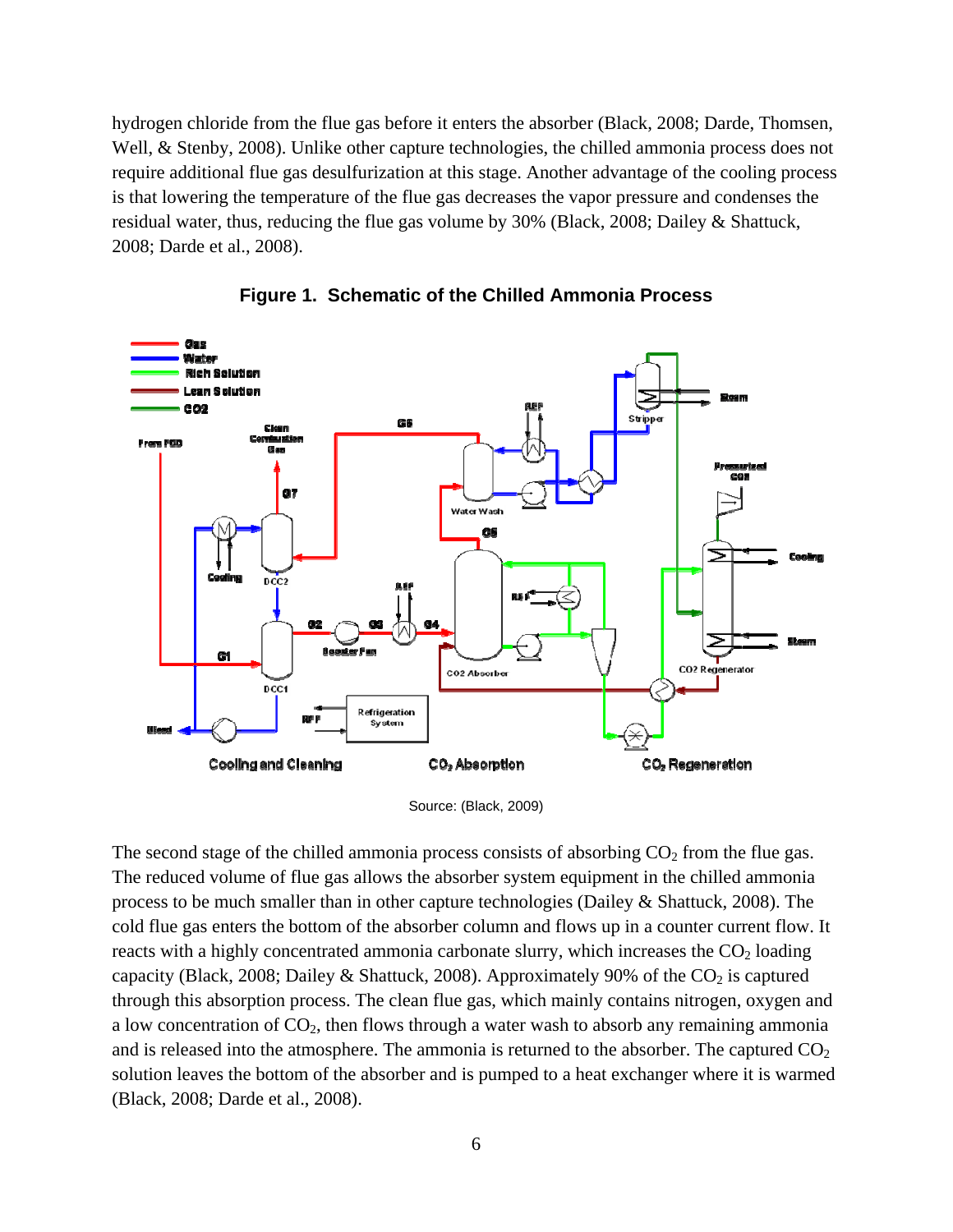The third stage of the chilled ammonia process is the regeneration stage that separates the  $CO<sub>2</sub>$ and condenses it for transport to a storage location. The  $CO<sub>2</sub>$ -rich solution from the absorption process is pumped to a high pressure vessel, or desorber (Black, 2008). At both high temperature and pressure, the  $CO_2$  separates from the solution, resulting in a 99%  $CO_2$  stream. This stream leaves the top of the desorber and runs through a cold wash to remove any remaining ammonia or water (Black, 2008; Darde et al., 2008). The  $CO<sub>2</sub>$  liquid is then stored in large tanks and pumped through a pipeline to the final storage destination.

Alstom's demonstration project in Pleasant Prairie, Wisconsin is a "proof of concept" project and will be complete in 2009. The company will begin production of a larger demonstration project at the American Electric Power Mountaineer Plant in New Haven, West Virginia in September 2009. The goal of this project is to optimize power consumption and validate the  $CO<sub>2</sub>$  injection and storage process. This demonstration will capture and store approximately 100,000 metric tons of  $CO<sub>2</sub>$  annually (Sherrick et al., 2008). Alstom Power is also conducting a chilled ammonia demonstration project on an oil and gas power plant in Sweden and has plans for several other demonstration projects (see Table 2).

| <b>Host Energy</b>                                                                           | <b>Plant Name,</b>      | <b>Fuel</b>       | <b>Project Size</b> | <b>Expected Start</b> |
|----------------------------------------------------------------------------------------------|-------------------------|-------------------|---------------------|-----------------------|
| Company                                                                                      | Location                | <b>Source</b>     | (tons/year)         | <b>Date</b>           |
| We Energies                                                                                  | <b>Pleasant Prairie</b> | Sub-              | 15,000              | <b>July 2008</b>      |
|                                                                                              | Power Plant,            | bituminous        |                     |                       |
|                                                                                              | Pleasant Prairie, WI    | coal              |                     |                       |
| <b>E.ON Thermal</b>                                                                          | Karlshamn, Sweden       | High sulfur       | 15,000              | April 2009            |
| Power                                                                                        |                         | oil               |                     |                       |
| <b>TCM</b> Mongstad                                                                          | Mongstad, Norway        | Gas               | 80,000              | August 2011           |
| American Electric                                                                            | Mountaineer Plant,      | <b>Bituminous</b> | 100,000             | September 2009        |
| Power                                                                                        | New Haven, WV           | coal              |                     |                       |
| American Electric                                                                            | Commercial scale        | <b>TBD</b>        | 1.0 MM              | 2013                  |
| Power                                                                                        | plant, TBD              |                   |                     |                       |
| TransAlta                                                                                    | Wabamun, Alberta,       | $Sub-$            | 1.0 MM              | December 2013         |
|                                                                                              | Canada                  | bituminous        |                     |                       |
|                                                                                              |                         | coal              |                     |                       |
| Note: An average 500 MW power plant burning a high quality bituminous coal emits roughly 2.5 |                         |                   |                     |                       |
| million tons per year of $CO2$ .                                                             |                         |                   |                     |                       |

**Table 2: Alstom Power Chilled Ammonia Process Demonstration Projects** 

Source: (Black, 2009)

## **The Carbon Capture Technologies Value Chain**

Carbon capture and storage technologies used for the sole purpose of emissions mitigation constitute a developing market in the United States. Until a cap-and-trade program or a carbon tax is introduced, it is unlikely the technology will be cost effective for commercial use.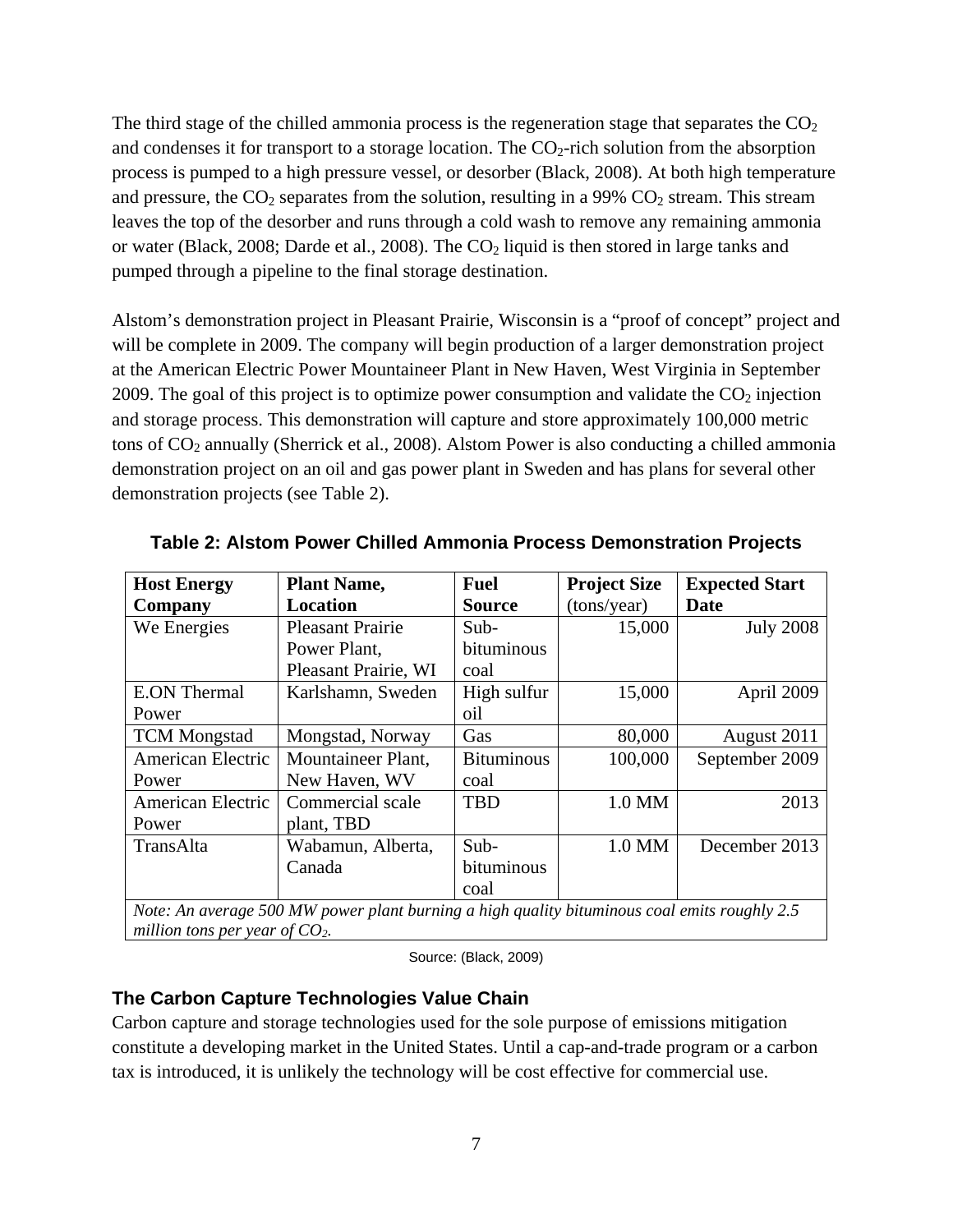Nonetheless,  $CO<sub>2</sub>$  regulations are expected and thus a number of large companies are at the forefront of developing technologies for this future market (see Figure 4).

This value chain will illustrate the potential market for the chilled ammonia process. The companies and actors included have the capacity to play a role within the value chain but may not necessarily be involved with the chilled ammonia process specifically. A simplified version of the value chain is depicted in Figure 2. A more detailed value chain with illustrative company information appears at the end of the chapter.



## Figure 2: Simplified Value Chain for a CO<sub>2</sub> Capture Technology: **The Chilled Ammonia Process**

Source: CGGC, based on company websites, interviews, and industry sources.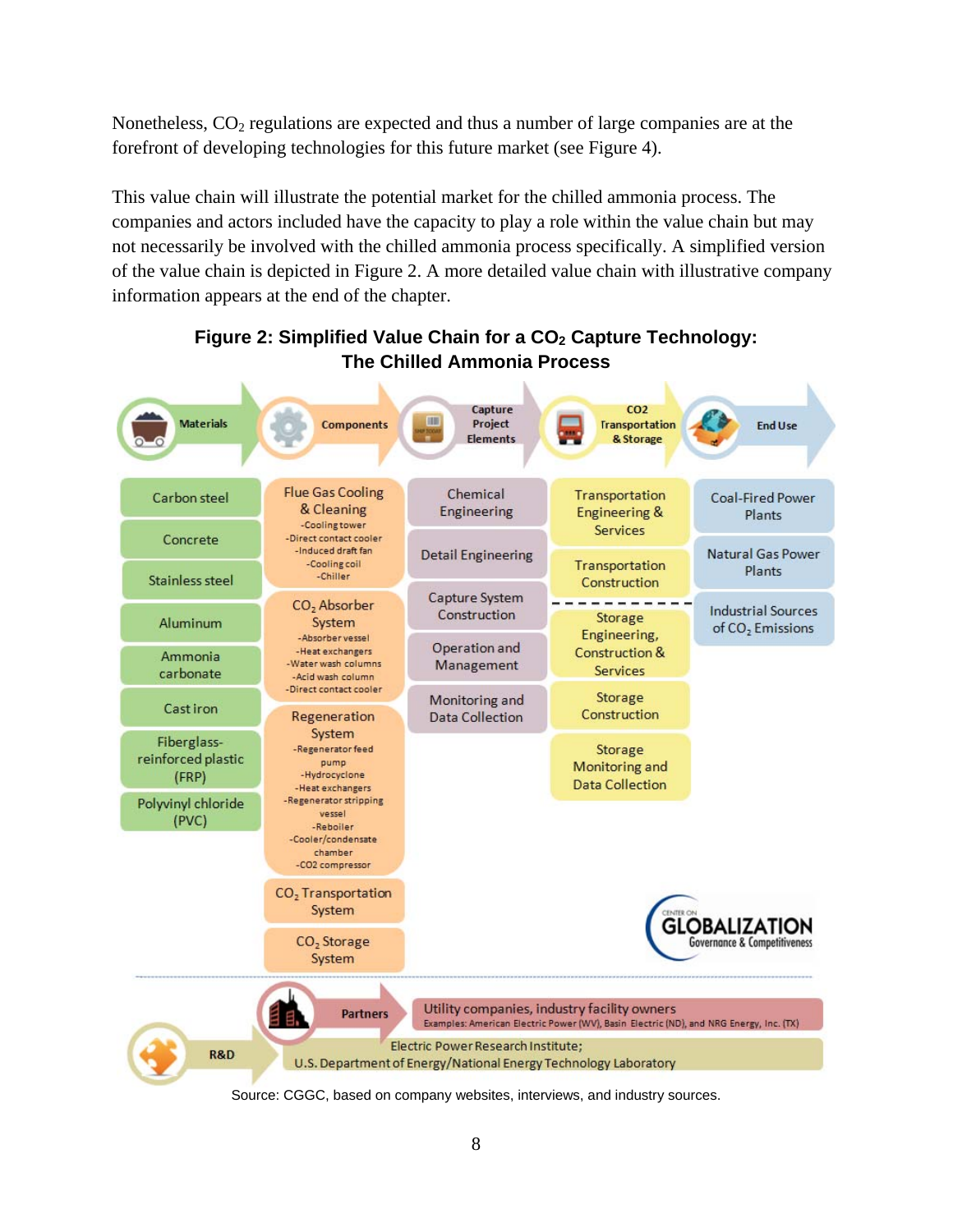#### **Materials and Components**

Carbon capture processes are huge, complex chemical plants built at the emission source. Stainless steel is the most predominant material used in the chilled ammonia process components because of the need to protect against corrosion over the lifetime of a system. When adapted to a power plant these capture systems may be in use for 30 to 50 years. Carbon steel and concrete are required in large amounts for construction of the entire system. To remain cost effective, carbon steel is the main material used in the  $CO<sub>2</sub>$  transportation pipeline. The United States is the world's leading importer of steel and is the third largest steel-producing country. Thus, the steel used in the value chain may be sourced within the United States or abroad. The most significant U.S. job potential with respect to steel will be processing and manufacturing the components using this metal.

Other materials that will be used in construction include concrete for the foundation, carbon steel for the access and structural steel (Black, 2009). Materials in the more standard components that are not in contact with the flue gas, like pumps and chillers, will be designed to meet site specific conditions and will use materials such as carbon steel with paint or other protective coatings, galvanized steel or mild grain stainless steel. For the majority of components in a postcombustion capture system, multiple materials can be used for each component. The materials chosen will be dependent upon customer requirements and design specifications for each unique system. Thus, material lists for  $CO<sub>2</sub>$  capture technologies and components within them will vary and not all materials are presented in this report.

Similarly, the solvent used to capture  $CO<sub>2</sub>$  will vary based on the type of capture system employed. In the case of the chilled ammonia process, ammonia carbonate reacts with  $CO<sub>2</sub>$  to form ammonia bicarbonate. This slurry is then heated in the regenerator, which dissolves the solid into ammonia, water, and  $CO<sub>2</sub>$  gas (Sherrick et al., 2008). Ammonia is the feedstock for the ammonia carbonate reagent and the ammonia can be supplied in different forms including: aqueous ammonia, anhydrous ammonia or even ammonia on demand (Black, 2009). The form of ammonia supplied will depend on the client specifications.

#### **Components**

The chilled ammonia process is unique among carbon dioxide capture technologies because of its system for cooling the flue gas prior to entry into the absorber system. Therefore, key components of a chilled ammonia system that may not be integral to other  $CO<sub>2</sub>$  capture technologies include chillers and direct contact coolers. These components cool the flue gas and result in smaller equipment size requirements for the absorber and regeneration systems compared to other  $CO<sub>2</sub>$  capture technology systems.

Within the absorber system, key components include the absorber vessel, heat exchangers, water wash column, acid wash column and another direct contact cooler. The regeneration system is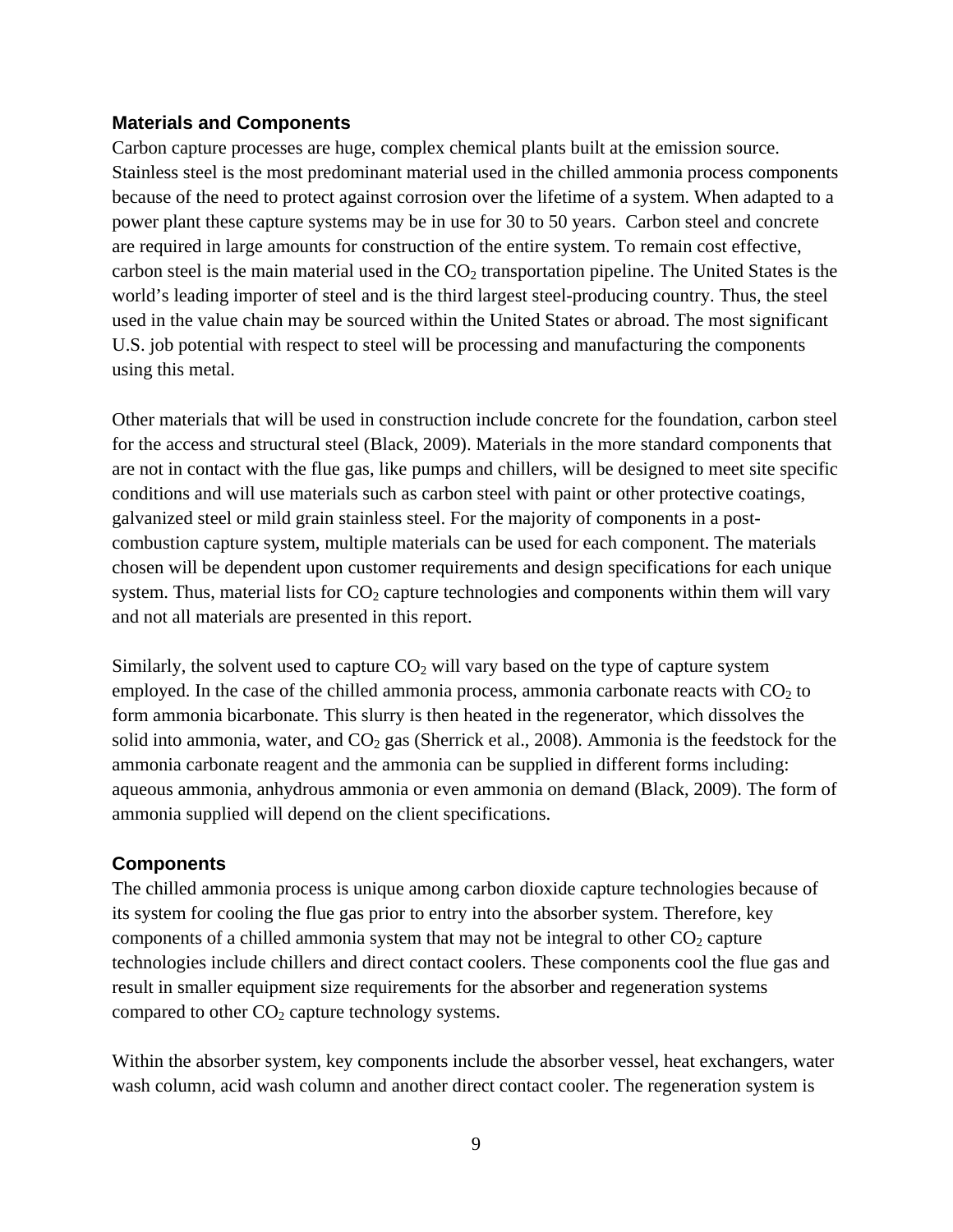made up of pumps, stripping vessels, heat exchangers, hydrocyclones, reboilers, cooler and condensation chambers, and compressors. The compressors and pumps are key components of the regeneration systems and also some of the most expensive components of the entire system. For example, capital costs to compress  $CO<sub>2</sub>$  to supercritical conditions are approximately \$1000 to \$1400 per horsepower or about \$60 million to treat 90% of  $CO<sub>2</sub>$  from a 500 MW electric power plant (Ciferno, 2009; Lawlor, 2009). Once the  $CO<sub>2</sub>$  is compressed, it is transported via steel pipeline to the storage location.  $CO<sub>2</sub>$  surge tanks are kept onsite, as well.



## **Figure 3: Illustration of an 800MW Power Station with a Chilled Ammonia Capture System**

Source: (Morris, 2007)

Capture technology components are designed to meet the unique specifications of the technology system. Therefore, most of the components are built to suit, rather than available as prefabricated components from existing manufactures. It may be possible that as the  $CO<sub>2</sub>$  capture market develops and it becomes more evident which technologies will be the commercial leaders, some of the necessary components will be available from specific suppliers. Table 3 identifies some potential suppliers with the capacity to produce components needed in the chilled ammonia process. Many of them make similar types of component products; however, they are not actual suppliers. A number of the companies listed are also learning more about the  $CO<sub>2</sub>$  capture market in order to position themselves to serve a niche area. It is notable that many of the largest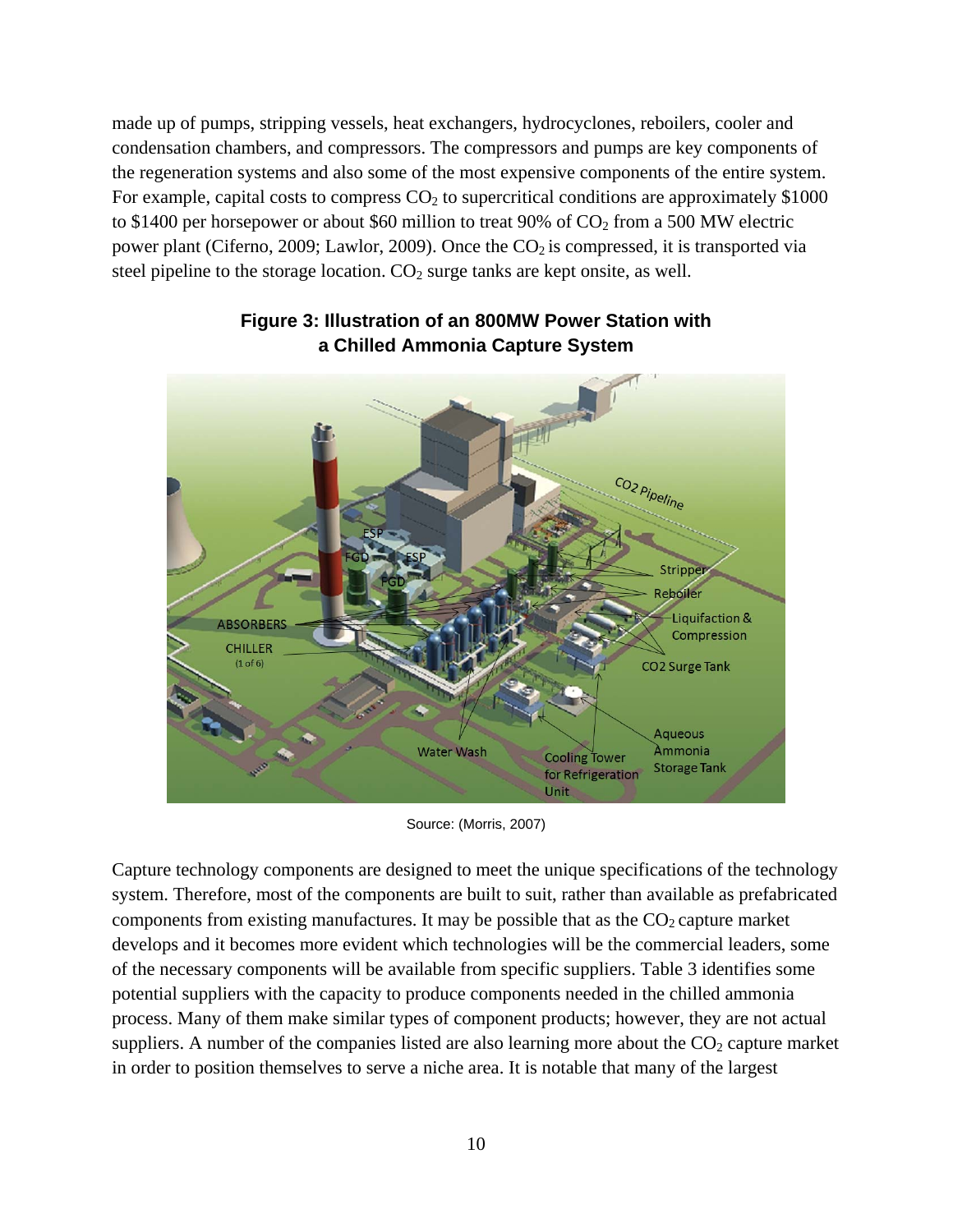components, such as the absorbers and regenerators, are field assembled rather than shipped to the capture site.

| Component         | <b>Company</b>                                     | <b>Location</b>     | <b>Sales</b><br>(USD<br>mil) | <b>Employees</b> |
|-------------------|----------------------------------------------------|---------------------|------------------------------|------------------|
| <b>Chiller</b>    | Berg Chilling Systems Inc.                         | Ontario, Canada     | \$13.4                       | 95               |
|                   | <b>General Air Products</b>                        | Exton, PA           | \$16.3                       | 30               |
| Cooling           | Amcot Cooling Tower Corp.                          | Ontario, Canada     | \$3.4                        | 10               |
| <b>Tower</b>      | Baltimore Aircoil Co.                              | Baltimore, MD       | \$17.5                       | 200              |
|                   | Delta Cooling Towers, Inc.                         | Rockaway, NJ        | \$3.9                        | 41               |
|                   | EvapCo, Inc.                                       | Taneytown, MD       | \$102.4                      | $\overline{4}$   |
|                   | GEA Power Cooling, Inc.                            | Lakewood, CO        | \$26.6                       | 60               |
|                   | SPX Cooling Technologies                           | Shawnee Mission, KS | \$187.9                      | 325              |
| <b>Direct</b>     | Belco Technologies Corp.                           | Parsippany, NJ      | \$6.1                        | 63               |
| <b>Contact</b>    | <b>Bionomic Industries</b>                         | Mahwah, NJ          | \$5.9                        | 13               |
| Cooler            | Lodge-Cottrell, Inc.                               | The Woodlands, TX   | \$1.0                        | $\overline{5}$   |
|                   | Alfa Laval, APV                                    | Richmond, VA        | \$323.2                      | 250              |
|                   | <b>General Air Products</b>                        | West Chester, PA    | \$3.5                        | 40               |
| Fan               | Lodge-Cottrell, Inc.                               | The Woodlands, TX   | \$1.0                        | 5                |
|                   | The New York Blower Co.                            | Willowbrook, IL     | \$27.7                       | 200              |
|                   | Twin City Fan & Blower Co.                         | Brookings, SD       | \$75.6                       | 300              |
| Absorber          | Alstom Power, Inc.                                 | Chattanooga, TN     | \$90.4                       | 600              |
|                   | <b>Babcock Power Environmental</b>                 | Worcester, MA       | \$2.2                        | 25               |
|                   | <b>Bionomic Industries</b>                         | Mahwah, NJ          | \$5.9                        | 13               |
|                   | Branch Environmental Corp.                         | Somerville, NJ      | NA                           | NA               |
|                   | Croll-Reynolds Co., Inc.                           | Parsippany, NJ      | \$2.7                        | 28               |
|                   | GE Energy & Environmental<br>Research              | Irvine, CA          | \$16.0                       | 30               |
|                   | Lodge-Cottrell, Inc.                               | The Woodlands, TX   | \$1.0                        | $5\overline{)}$  |
| <b>Heat</b>       | Alfa Laval, APV                                    | Richmond, VA        | \$323.2                      | 250              |
| <b>Exchangers</b> | Babcock Power, Inc.<br><b>Environment Division</b> | Worcester, MA       | \$2.2                        | 25               |
|                   | Des Champs Technologies<br>(Munters Corp.)         | Buena Vista, VA     | \$30.1                       | 235              |
|                   | Luvata Grenada, LLC                                | Grenada, MS         | \$278.8                      | 2,800            |
|                   | Tranter Inc.                                       | Wichita Falls, TX   | \$19.3                       | 204              |
|                   | The Alstrom Corp.                                  | Bronx, NY           | \$1.6                        | 20               |
| <b>Water Wash</b> | Belco Technologies Corp.                           | Parsippany, NJ      | \$6.1                        | 63               |
|                   | Croll-Reynolds Co., Inc.                           | Parsippany, NJ      | \$2.7                        | 28               |
|                   | Lodge-Cottrell, Inc.                               | The Woodlands, TX   | \$1.0                        | 5                |
| Hydrocyclone      | ChemIndustrial Systems, Inc.                       | Cedarburg, WI       | NA                           | NA               |
|                   | FLSmidth Krebs (Krebs<br>Engineers)                | Tucson, AZ          | \$160.0                      | 300              |

## **Table 3: Chilled Ammonia Process Technologies with Potential Component Suppliers**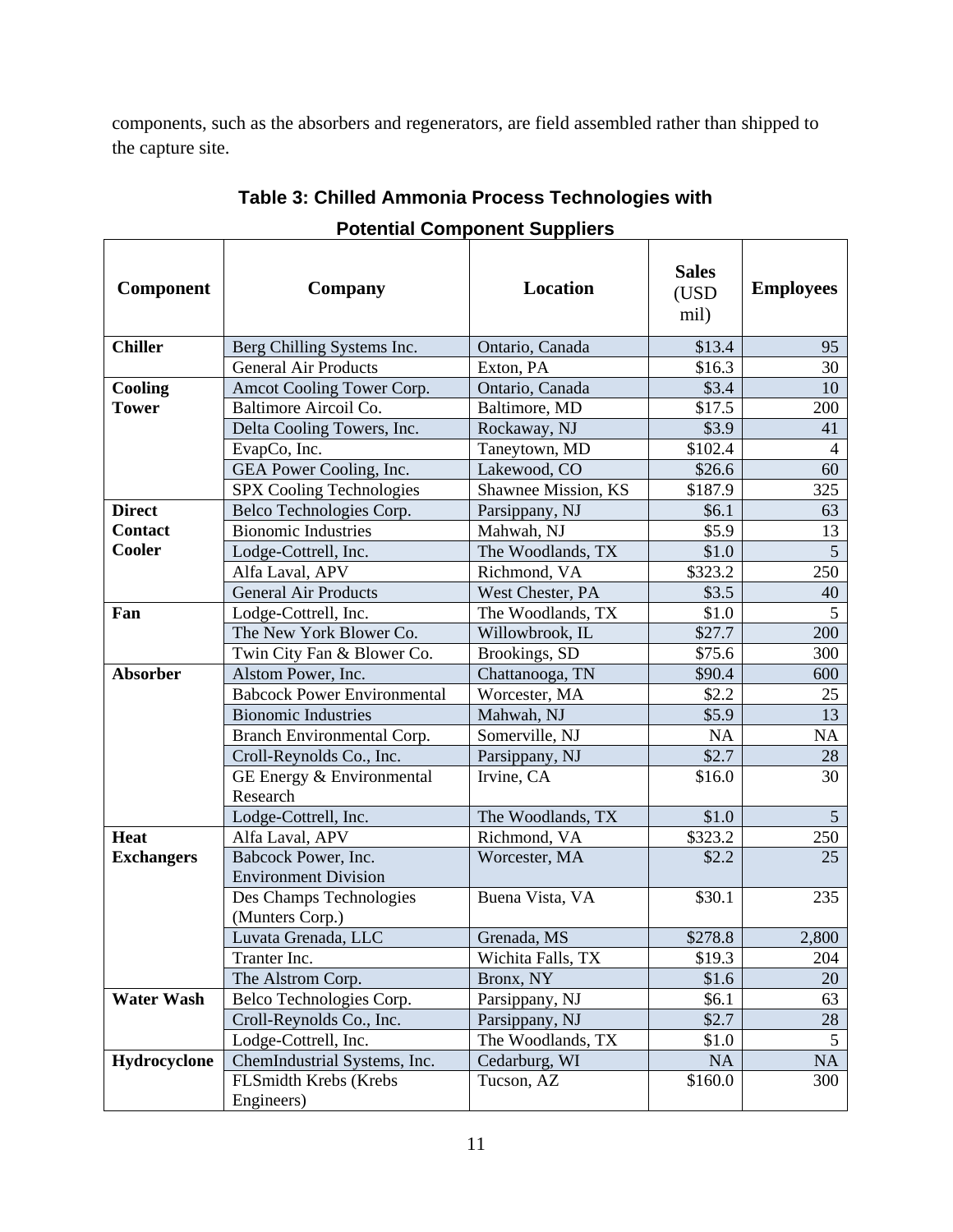| <b>Component</b>     | Company                         | <b>Location</b>   | <b>Sales</b><br>(USD<br>mil) | <b>Employees</b> |
|----------------------|---------------------------------|-------------------|------------------------------|------------------|
| <b>Pump</b>          | Croll-Reynolds Co., Inc.        | Parsippany, NJ    | \$2.7                        | 28               |
|                      | <b>FLSmidth Krebs</b>           | Tucson, AZ        | \$160.0                      | 300              |
|                      | Gould Pumps, ITT Corp.          | Seneca Falls, NY  | \$501.8                      | 1100             |
| <b>Acid Wash</b>     | Belco Technologies Corp.        | Parsippany, NJ    | \$6.1                        | 63               |
|                      | Croll-Reynolds Co., Inc.        | Parsippany, NJ    | \$2.7                        | 28               |
|                      | Lodge-Cottrell, Inc.            | The Woodlands, TX | \$1.0                        | 5                |
| Regenerator          | Alstom Power, Inc.              | Chattanooga, TN   | \$90.4                       | 600              |
|                      | Croll-Reynolds Co., Inc.        | Parsippany, NJ    | \$2.7                        | 28               |
|                      | Enerfab, Inc.                   | Cincinnati, OH    | \$206.7                      | 330              |
| Compressor           | Atlas Copco North America, Inc. | Pinebrook, NJ     | \$565.4                      | 100              |
|                      | Ingersoll-Rand Co.              | Montvale, NJ      | \$932.2                      | 290              |
|                      | <b>J-W Power</b>                | Dallas, TX        | \$10.4                       | 120              |
|                      | MAN Turbo Inc., USA             | Houston, TX       | \$93.3                       | 24               |
|                      | Ramgen Power Systems, LLC       | Bellevue, WA      | \$1.6                        | 6                |
| NH <sub>3</sub> Tank | Croll-Reynolds Co., Inc.        | Parsippany, NJ    | \$2.7                        | 28               |
|                      | <b>National Tank Outlet</b>     | Olive Branch, MS  | \$1.7                        | $\overline{2}$   |
|                      | <b>Vector Systems</b>           | McKinney, TX      | \$1.3                        | 18               |
|                      | Wahlco Inc.                     | Santa Ana, CA     | \$27.3                       | 106              |
| <b>Pipeline</b>      | Baker Hughes, Inc.              | Houston, TX       | \$10,428.2                   | 35,877           |
|                      | <b>Denbury Resources</b>        | Plano, TX         | \$972.0                      | 686              |
|                      | El Paso Corp.                   | Houston, TX       | \$4,648.0                    | 4,992            |
|                      | Exxon Mobil Pipeline Co.        | Baytown, TX       | \$539.1                      | 1,000            |
|                      | Kinder Morgan Energy Partners   | Houston, TX       | \$9,217.7                    | 7,600            |
|                      | Schlumberger Technology Corp.   | Sugar Land, TX    | \$2,011.5                    | 1,957            |

## **Table 3: Chilled Ammonia Process Technologies with**

### **Potential Component Suppliers**

Source: CGGC, based on company websites, interviews, and industry sources.

#### **Project Elements**

Development of a carbon capture and storage system requires partnerships among many different entities. It is complex to coordinate the power plant (or other emitting facility) and the  $CO<sub>2</sub>$ capture, transportation, and storage systems. The major partner types generally include the utility company (or industry) owner, the capture technology company (e.g., technology developer) and consulting, engineering and construction firms for the capture, transportation and sequestration systems. Also involved are labor unions whose skilled workers complete the hands-on work, such as welding and pipefitting, and monitoring and evaluation firms to ensure system safety and proper functioning. The number and types of firms involved will vary depending on the type of capture technology, the distance  $CO_2$  is to be transported, and the  $CO_2$ 's final use (e.g., for enhanced oil recovery or solely long-term storage).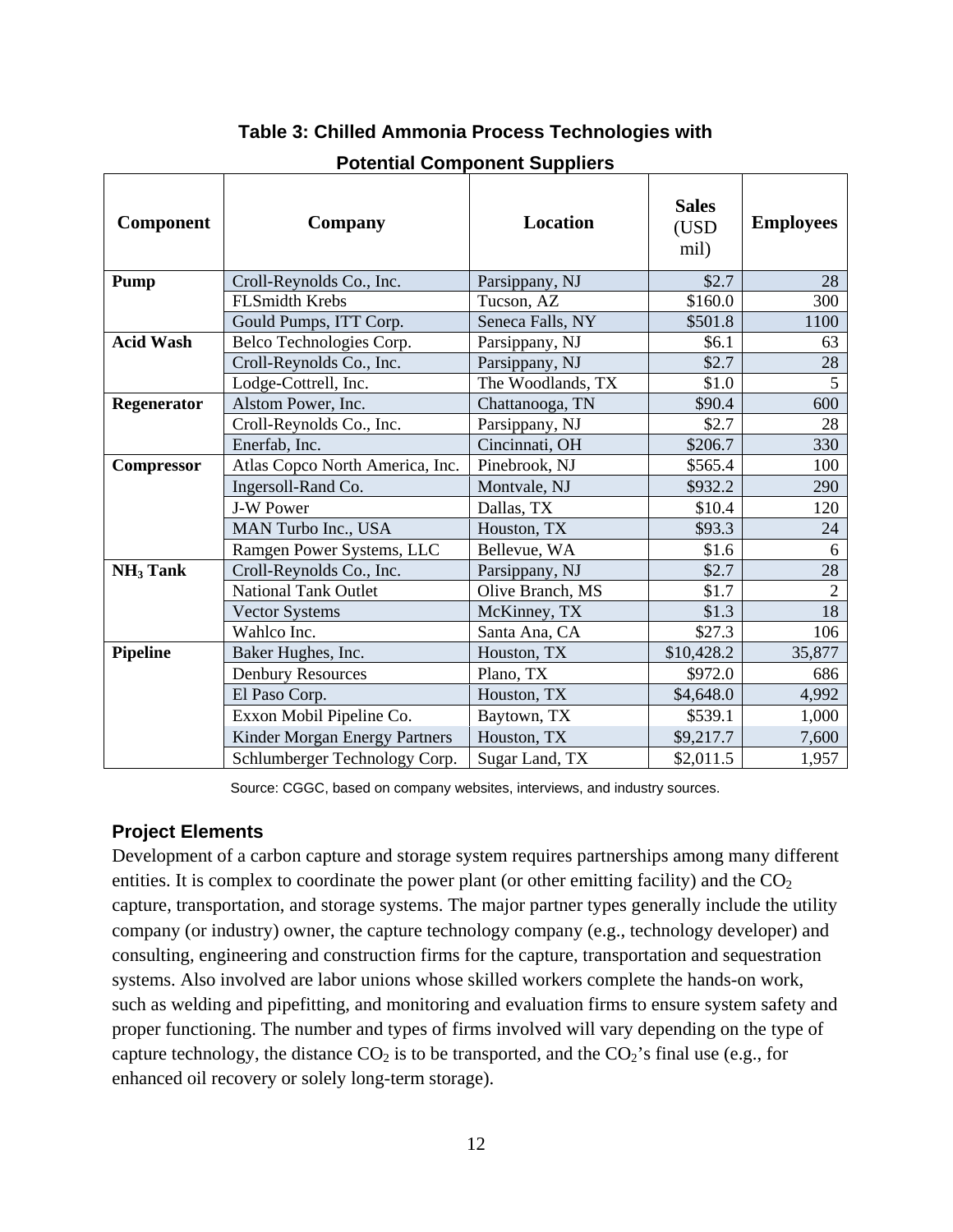As an example, the chilled ammonia demonstration project at American Electric Power's (AEP) Mountaineer Plant in West Virginia will store the captured  $CO<sub>2</sub>$  in geologic reservoirs at the site of the plant. Thus, the two major partners are Alstom and AEP. American Electric Power is responsible for the capture system's utility power as well as for the  $CO<sub>2</sub>$  transportation and storage systems. Alstom is responsible for the capture system itself. In other applications where onsite sequestration is not available, additional partnerships with firms spearheading the transportation and storage systems will be necessary.

Beyond the larger partnerships between the utility company and capture, transportation and sequestration firms, there are many other subcontractors who play important engineering and construction roles within each system. For example, capture system development will be built onsite and may involve a chemical engineering firm hired to design component specifications, a detail engineering firm contracted to complete the civil, mechanical, and structural engineering, and a construction firm designated to build the system. In the case of the Mountaineer Plant, Alstom is subcontracting plant engineering to Zachry Engineering Corporation, steel work to APCom Power, and foundation construction to Bowen Engineering Corporation (Sherrick et al., 2008). American Electric Power hired Enerteq Engineering Company to conduct the engineering and procurement services for the transportation system and Battelle to complete the engineering, procurement and construction services for the storage system (Sherrick et al., 2008).

Types of firms offering elements of the capture and storage systems include, but are not limited to, those listed below. Table 4 identifies some firms with these competencies.

- *Industrial firms and utilities* The emitting facility with which the capture system will be connected. The utility/firm is responsible for the capture system's power and power to pump the  $CO<sub>2</sub>$  into the transportation system. In some cases it is also the contracting entity for the transportation and storage systems. U.S.-based utilities developing capture demonstration projects include American Electric Power (WV), Basin Electric (ND), and NRG Energy, Inc. (TX).
- *Technology developers* Firms involved in research and development and eventually the commercialization of capture and sequestration technologies. Major U.S.-based developers include Alstom Power, Babcock & Wilcox, Ion Engineering, Powerspan, and RTI International (see Table 1).
- *Consulting, engineering, and construction firms* Feasibility studies are required for a number of purposes within a capture and storage system including determining space needs for an onsite capture facility, possible sequestration sites for a given capture location, and transportation routes to storage sites. Consulting firms can help evaluate these opportunities. Once plans are made, detail, civil, mechanical and structural engineering are all required to complete the various systems within the capture and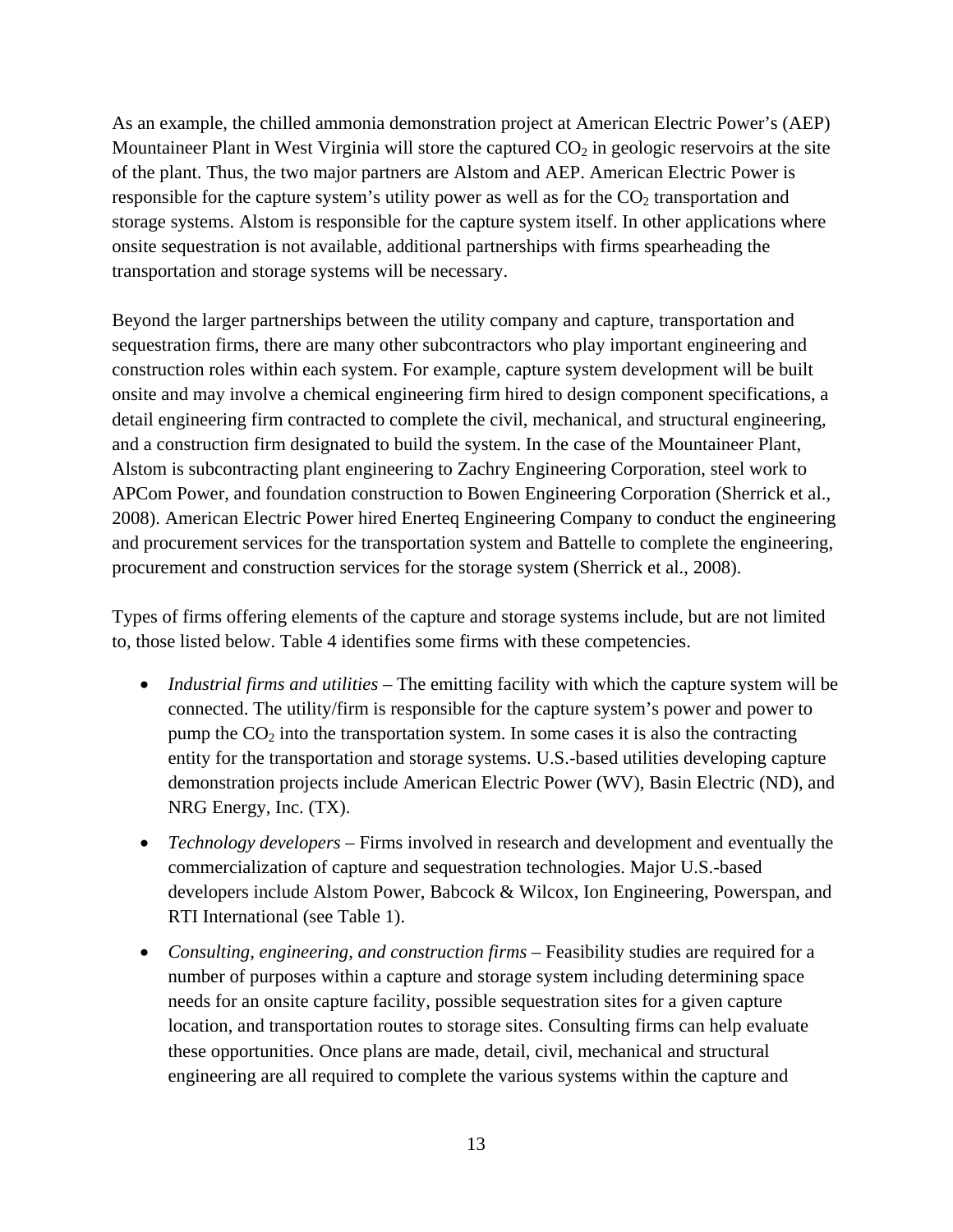storage processes and skilled laborers are needed to carry out the work. Illustrative firms with these capabilities are included in Table 4.

• *Monitoring and evaluation firms* – Monitoring and evaluation firms have distinct roles in capture and storage systems. During  $CO<sub>2</sub>$  capture demonstration projects, they are needed to determine how much  $CO<sub>2</sub>$  is captured from the flue gas and whether or not the system is working properly. This also will be needed during the testing phases of commercial systems. Monitoring and evaluation firms are also needed long-term at the storage location to ensure  $CO<sub>2</sub>$  is not leaking from its below-ground storage location. Electric Power Research Institute is an energy industry non-profit organization partnering with capture technology developers to monitor and evaluate demonstration projects. Schlumberger is an example of a firm with capability to provide monitoring and evaluation of storage sites.

| <b>Project Element</b>                                   | Company                               | <b>Headquarters Location</b> |
|----------------------------------------------------------|---------------------------------------|------------------------------|
|                                                          | Burns & McDonnell                     | Kansas City, MO              |
| <b>Chemical Engineering</b>                              | Linde North America, Inc.             | Murray Hill, NJ              |
|                                                          | Process Engineering Associates        | Oak Ridge, TN                |
|                                                          | Reaction Engineering International    | Salt Lake City, UT           |
|                                                          | Dunbar Mechanical                     | Toledo, OH                   |
|                                                          | <b>Mustang Engineering</b>            | Houston, TX                  |
| Detail Engineering                                       | Siemens Energy & Automation           | Alpharetta, GA               |
|                                                          | URS Washington Div.                   | Bellevue, WA                 |
|                                                          | Zachry Engineering Corp.              | Houston, TX                  |
|                                                          | <b>APCom Power</b>                    | Counce, TN                   |
| <b>Capture System Construction</b>                       | <b>Bowen Engineering</b>              | Fishers, IN                  |
|                                                          | <b>Kiewet Energy</b>                  | Houston, TX                  |
|                                                          | <b>Patent Construction Systems</b>    | Paramus, NJ                  |
|                                                          | Baker Hughes, Inc.                    | Houston, TX                  |
|                                                          | <b>Battelle</b>                       | West Jefferson, OH           |
| <b>Transportation Engineering</b>                        | <b>Denbury Resources</b>              | Plano, TX                    |
| and Services                                             | El Paso Corp.                         | Houston, TX                  |
|                                                          | Exxon Mobil Pipeline Co.              | Baytown, TX                  |
|                                                          | Kinder Morgan Energy Partners         | Houston, TX                  |
| <b>Transportation Construction</b>                       | Babcock Eagleton, Inc.                | Houston, TX                  |
|                                                          | Enerteq Engineering Co.               | Stafford, TX                 |
| Storage Engineering,<br><b>Construction and Services</b> | Advanced Resources International Inc. | Houston, TX                  |
|                                                          | Baker Hughes, Inc.                    | Houston, TX                  |
|                                                          | <b>Battelle</b>                       | West Jefferson, OH           |
|                                                          | Halliburton Co.                       | Houston, TX                  |
|                                                          | Schlumberger                          | Houston, TX                  |

### **Table 4: Construction, Engineering and Monitoring Firms with Capture and Storage System Competencies**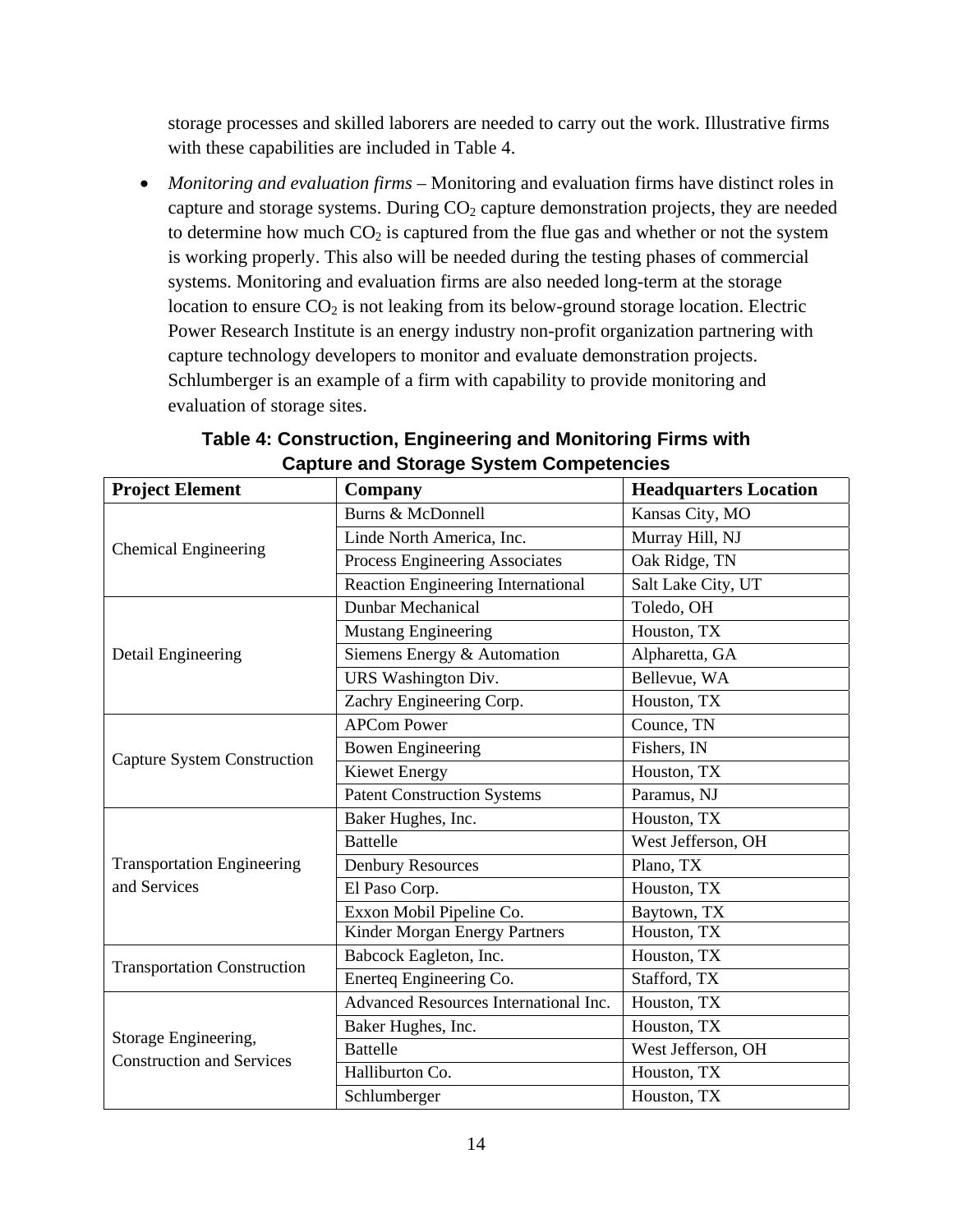## **Table 4: Construction, Engineering and Monitoring Firms with Capture and Storage System Competencies**

| Storage Monitoring and Data | <b>Arcadis</b> | Highlands Ranch, CO |
|-----------------------------|----------------|---------------------|
| Collection                  | Schlumberger   | .`anada             |

Source: CGGC, based on company websites, interviews, and industry sources.

## **Carbon Transportation Scenarios**

In most cases, captured carbon dioxide will be stored long-term in geologic reservoirs underground. The compressed  $CO<sub>2</sub>$  will be transported to these storage locations using pipelines and developing the infrastructure for these pipelines may offer significant job potential. It will require both manufacturing the pipes used in the transportation and laying the pipe in the ground. Although the opportunities here are vast, there are several transportation scenarios possible given the varying distances from the  $CO<sub>2</sub>$  capture location to the point of storage.

In the United States, there already exists a 3,600-mile pipeline network transporting  $CO<sub>2</sub>$  for enhanced oil recovery (EOR) (Fernando, Venezia, Rigdon, & Verma, 2008). It is possible that some early adopters of  $CO_2$  capture systems will do so as part of the EOR market. Map 2 illustrates the existing U.S.  $CO<sub>2</sub>$  pipelines. Firms serving the transportation market for EOR also have the expertise and experience to provide transportation services within the carbon capture and storage value chain. Some of these companies include Denbury Resources, Inc. (Jackson Dome pipeline), Exxon Mobil (Oklahoma pipeline), and Kinder Morgan (Bravo pipeline; TX-NM-CO pipelines) (Strömberg, 2005)





Source: (Strömberg, 2005)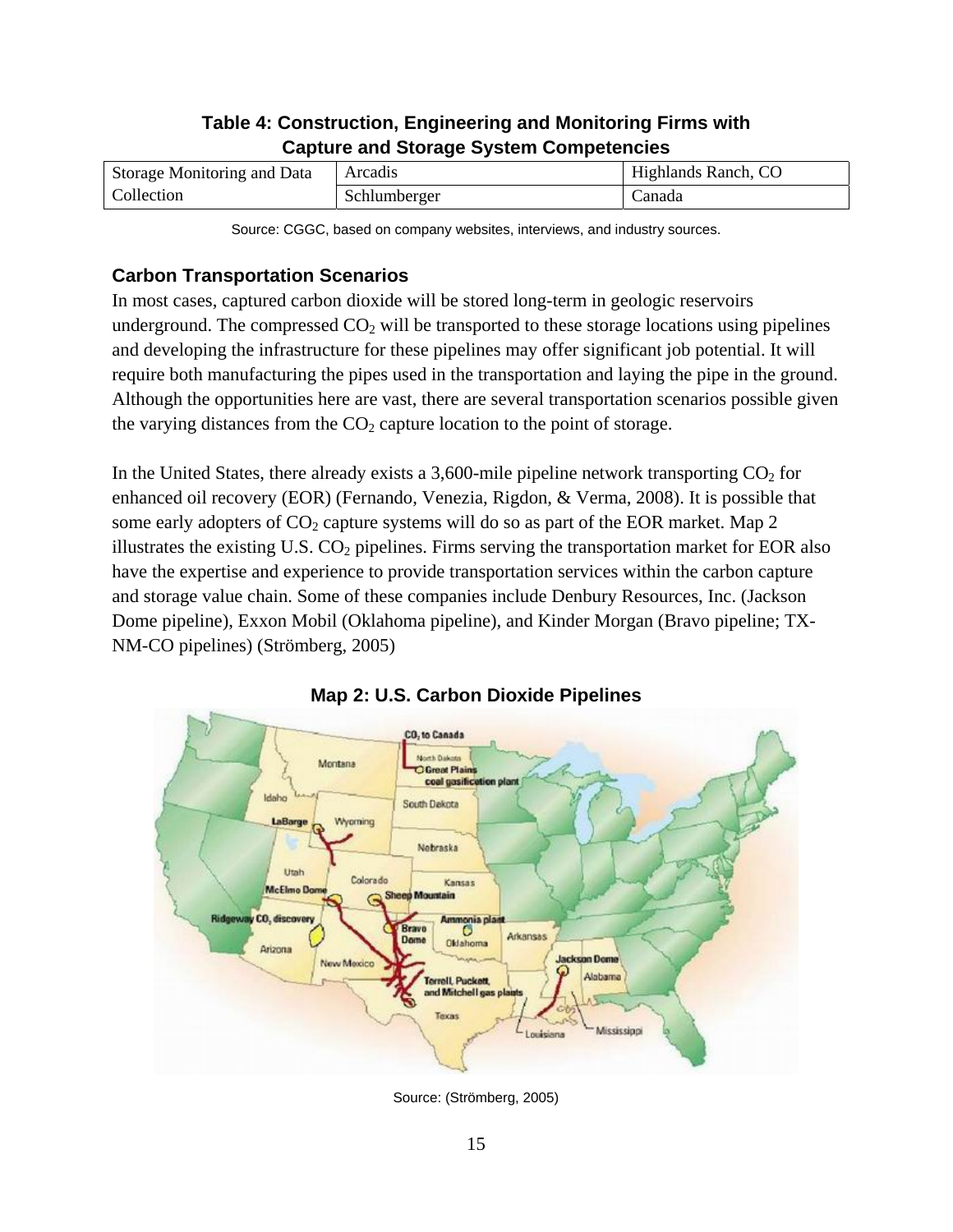Carbon dioxide transportation pipelines will need to meet specifications for transporting supercritical  $CO<sub>2</sub> (>72.9$  atm). The size of the pipeline will vary depending on the plant type and resulting  $CO<sub>2</sub>$  flow rate (measured in million tons per year). The size could range from 4 inches in diameter to 36 inches in diameter (H. Herzog et al., 2007). According to industry sources and interviews, the most likely scenario is that  $CO<sub>2</sub>$  pipelines from coal-fired power plants will require 24- to 26-inch diameter steel pipes with ½-inch wall thickness (Dooley et al., 2006; Evans, 2009).

Early carbon capture and storage projects may be chosen in part for their proximity to a suitable geological storage location, as is the case for the Alstom chilled ammonia demonstration project at the American Electric Power plant in West Virginia. Furthermore, a recent analysis cited by Parfomak & Folger, 2008 indicates that more than 75% of potential carbon capture sources are located in regions of the country that are thought to contain candidate storage sites, while another 18% are located within 100 miles of such areas.

However, there will be significant regional variation. For example, research conducted by Massachusetts Institute of Technology for the West Coast Regional Carbon Sequestration Partnership found that 80% of the major stationary sources of  $CO<sub>2</sub>$  emissions in that region are within 31 miles of geologic formations that are thought to contain candidate storage sites (H. Herzog et al., 2007). By contrast, research by the University of Texas at Austin found very limited to no storage space in the Southeastern states of Virginia, North Carolina, South Carolina, and Georgia (Hovorka et al., 2006). Therefore, a network of  $CO<sub>2</sub>$  transportation pipelines may need to be developed in particular regions of the United States in the long term. However, CGGC interviews and review of industry materials suggest that future pipelines are likely to range in length from less than 50 miles to no more than a few hundred miles (National Energy Technology Laboratory, 2008) and there will be a limited need for additional longdistance  $CO<sub>2</sub>$  pipelines (Parfomak & Folger, 2008).

The demand for steel and labor required to produce the steel for the  $CO<sub>2</sub>$  transportation pipelines will depend on the size and length of the pipe and the productivity of the mill producing the steel. Assuming 26-inch diameter (½ inch thick) steel pipes, the estimated steel requirements per mile of pipeline would be 315 tons. This would require 630 man-hours to produce, assuming the average productivity for U.S. steel mills at two man-hours/ton of steel (Wagman, 2008). The United Association of Journeymen and Apprentices of the Plumbing and Pipe Fitting Industry estimates the cost of 1 mile of 26 inch long, ½ inch thick steel pipe manufacturing at \$400,000 to \$1.2 million (Hendrix, 2009). The anticipated costs of pipeline manufacturing and construction based on our research estimates are approximately \$1.5 million, which falls between the frequently referenced estimates of \$1 million to \$2 million per mile (Dooley et al., 2006; Evans,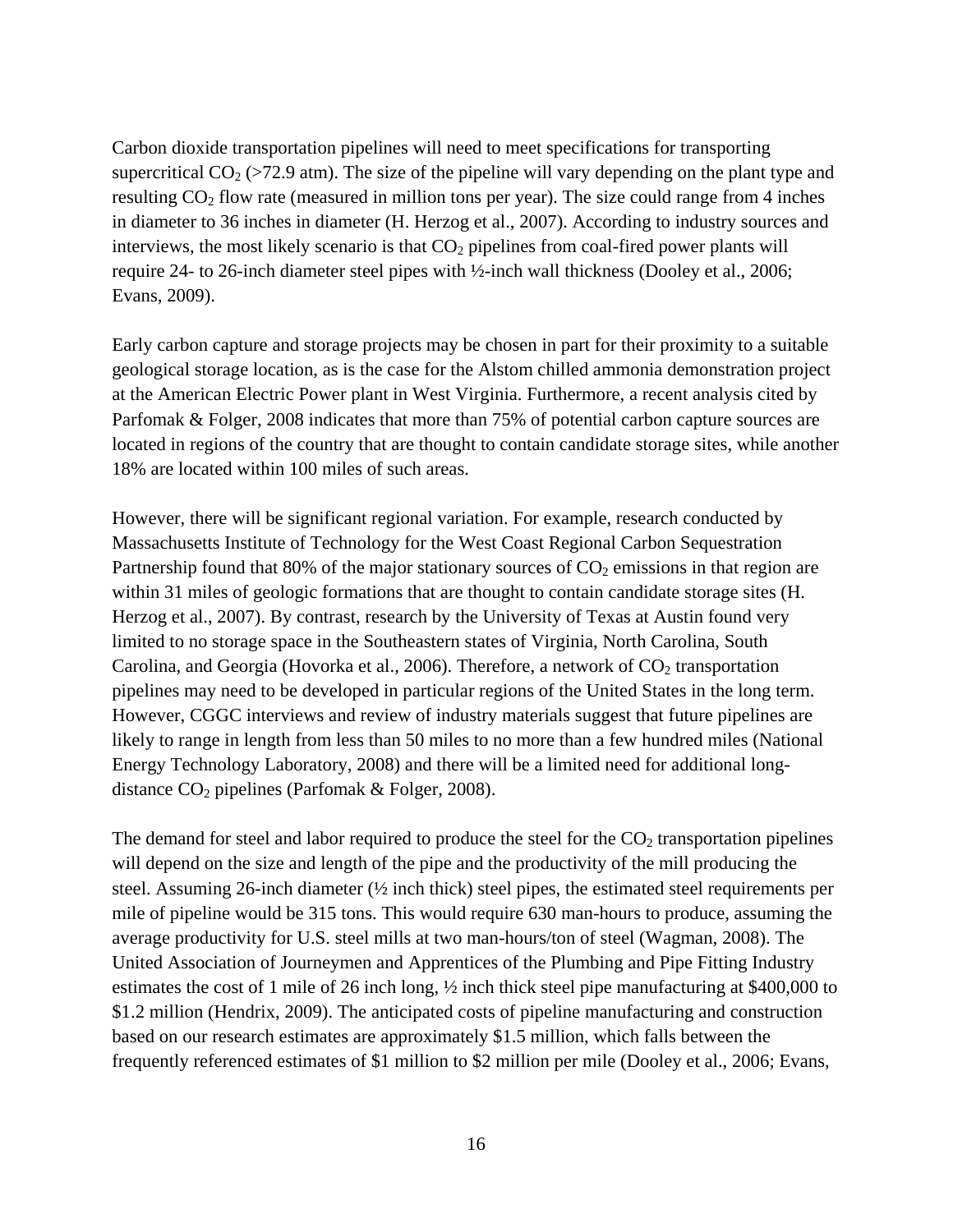2009). Table 5 presents the steel and labor requirements estimated for five  $CO<sub>2</sub>$  pipeline distance scenarios and their projected costs.

| <b>Scenario</b>                                                                                  | <b>Steel</b> | <b>Estimated Cost</b> | <b>Estimated</b> |  |
|--------------------------------------------------------------------------------------------------|--------------|-----------------------|------------------|--|
| (pipeline length)                                                                                | (tons)       |                       | <b>Man-Hours</b> |  |
| 1 mile                                                                                           | 315          | \$1,495,000           | 630              |  |
| 50 miles                                                                                         | 15,750       | \$74,750,000          | 31,500           |  |
| 100 miles                                                                                        | 31,500       | \$149,500,000         | 63,000           |  |
| 200 miles                                                                                        | 63,000       | \$299,000,000         | 126,000          |  |
| 300 miles                                                                                        | 94,500       | \$448,500,000         | 189,000          |  |
| Notes: Estimates are based on 26-inch long, $\frac{1}{2}$ inch thick steel pipes; Costs based on |              |                       |                  |  |
| \$57,500 per mile per inch pipeline diameter; Total man hours based on 2.0 man-hours per         |              |                       |                  |  |
| ton.                                                                                             |              |                       |                  |  |

## **Table 5: Five Scenarios of Estimated Steel Needs for Carbon Dioxide Capture Pipelines, Per Project**

Source: Calculated by CGGC from industry sources and interviews

#### **Carbon Capture and Storage Job Potential**

Regardless of the technology chosen for carbon capture and storage, this developing market offers immense opportunities for large-scale infrastructure projects with significant demands for U.S. labor in both component production and infrastructure installation. Furthermore, there will be an increased demand for materials, steel in particular, which are often produced in the United States. It is notable that the market for carbon capture and storage is still in development; thus, these job opportunities are not currently available with the exception of the few demonstration projects being built with lower labor needs. Labor demands are anticipated to grow in 2015 and increase rapidly through 2020 as the market expands. For example, Alstom will complete chilled ammonia process demonstrations in 2014 and the company will begin quoting commercial plant guarantees in 2014-2015. Full scale deployment is expected to begin sometime in 2018 or 2019 (Hilton, 2009c).

Once carbon capture and storage commercial applications begin, a wide range of job types and a large number of workers will be needed for this industry.

- *Research and development jobs* Research and development jobs within the carbon capture and storage market currently exist. The companies developing new capture technologies employ a variety of individuals within the chemical, engineering, design, and monitoring and evaluation fields. These workers are involved in conducting research and demonstration projects to create technologies that will effectively capture and store CO2. Research and development jobs are likely to continue as the market expands and new techniques for reducing  $CO<sub>2</sub>$  emissions are developed.
- *Design and engineering jobs* The application and design of capture technologies will vary based on the facility for which it is being configured. Therefore, design consultants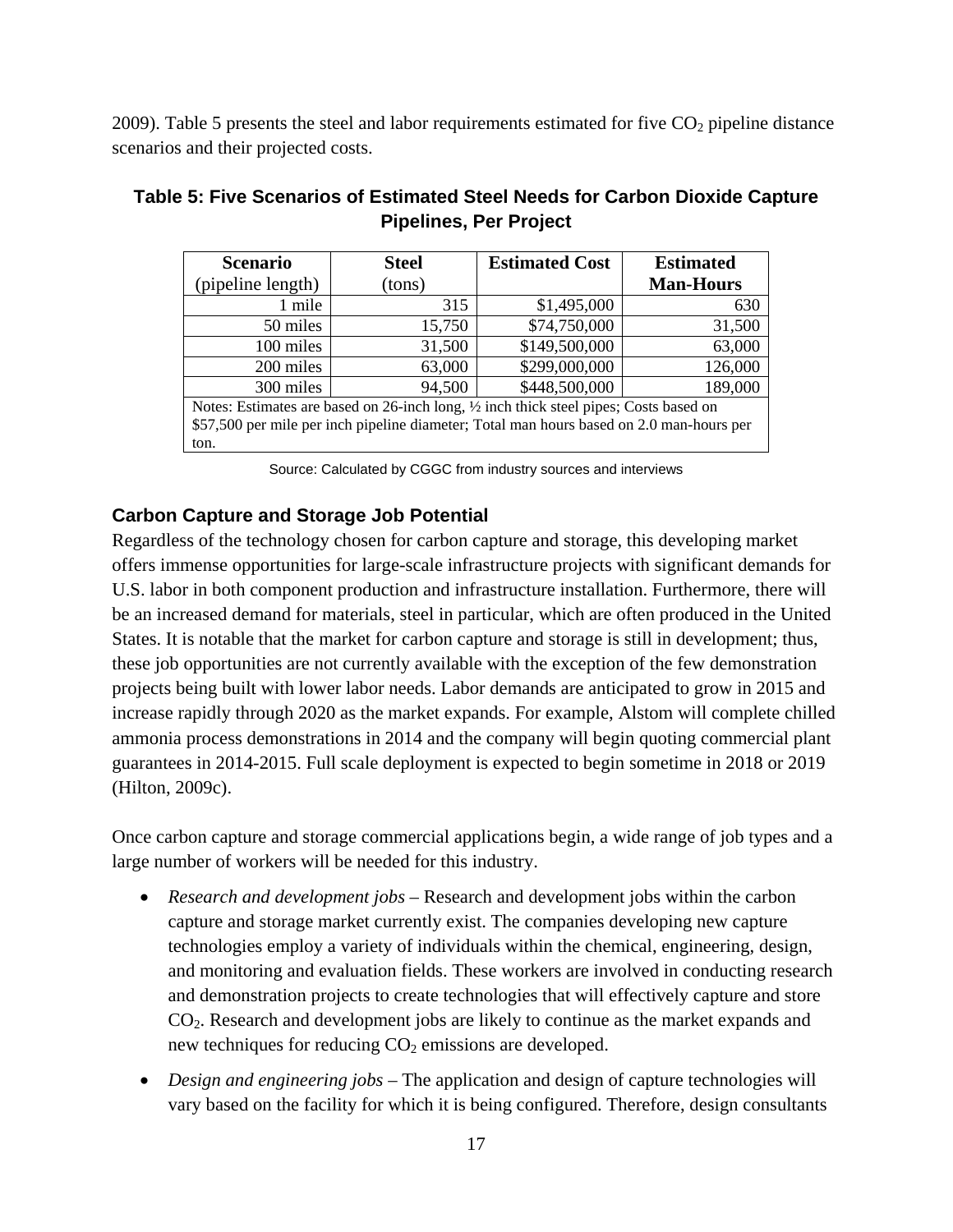and chemical, civil, mechanical, and structural engineers will be needed to determine the capture technology specifications for each site. The number and types of consultants and engineers employed vary by project; however, many skilled workers will be needed throughout the value chain.

- *Component manufacturing jobs* Components involved in  $CO_2$  capture processes will range from small bolts to three-story tall stripping vessels. Most of the large components will be built on location with specifications unique to the site. Alstom Power Vice President for Technologies and Government Affairs, Robert Hilton, stated that nearly all the components for the existing chilled ammonia process demonstration projects were supplied by U.S. companies (Hilton, 2009b) and Alstom has similar expectations for commercial applications. If the same holds true for other companies, component manufacturing may have a significant footprint in the United States. One design and engineering firm noted that its suppliers are generally identified based on qualifications for working with applicable materials and proximity to the project location. The idea is to limit shipping costs. Thus, U.S. firms would mostly be used for U.S. projects of this size (Byszewski, 2009). In addition, sub-suppliers are inspected to ensure they employ qualified welders and fabricators and follow the design specifications. Alstom also identified quality craft laborers as an important need in the United States (Hilton, 2009c).
- *Capture facility construction jobs* Demand for construction jobs will increase as the carbon capture and storage market expands. Alstom estimates building a chilled ammonia process facility for a 600 MW power plant would take three years and require 2,000 construction jobs. Powerspan representatives estimate carbon capture facilities over 100 MW in size to take between three and four years to construct and create up to 500 jobs at their peak (Procopis, 2009).
- *Pipeline construction jobs* Captured CO<sub>2</sub> will be transported to the geologic storage site through steel pipelines. Regardless of the distance  $CO<sub>2</sub>$  pipelines extend between the capture and storage sites, it is generally agreed that there will be significant infrastructure jobs related to manufacturing and laying the pipes for  $CO<sub>2</sub>$  transportation.
- *Storage site characterization and monitoring* Determining appropriate geological storage locations is integral to the safety of  $CO<sub>2</sub>$  capture and storage projects. Furthermore, selected sites will need to be monitored to ensure storage is working properly. These jobs will involve a wide range of services including three-dimensional seismic computer modeling, risk analysis, and engineering.
- *Operation and maintenance jobs (both capture facility and storage facility)* Carbon capture systems also will employ a smaller number of people on a long-term basis to manage, maintain, and evaluate system functioning and safety.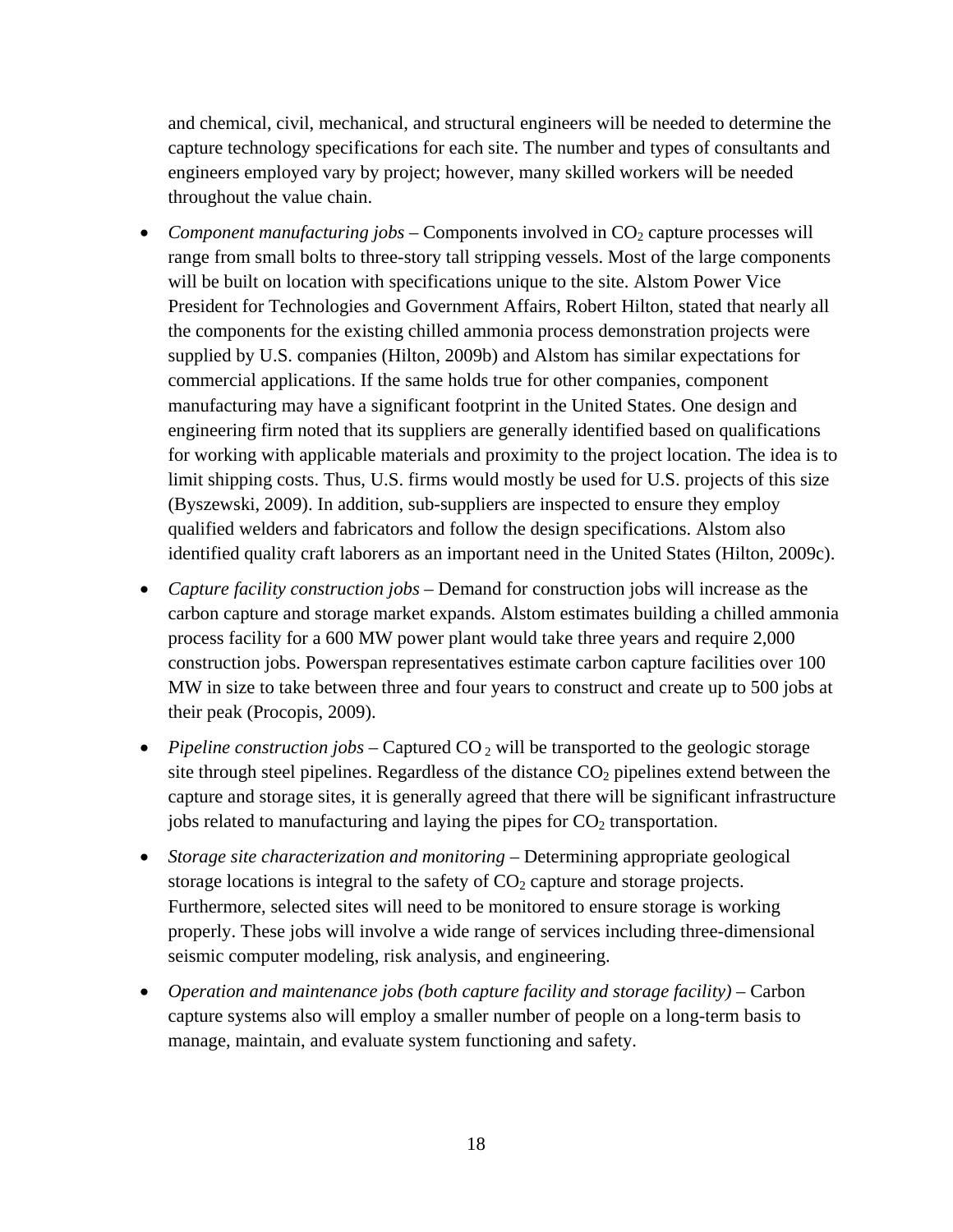#### **Conclusion**

Carbon capture and storage is necessary if the United States expects to meet its  $CO<sub>2</sub>$  emissions reduction goals. In addition, development of the market offers extensive U.S.-based job opportunities in research and development, infrastructure development, component manufacturing and material supply. In the near-term, job opportunities exist within research and development, engineering and construction of demonstration projects for carbon capture technologies. As these technologies become commercially available, pipeline infrastructure will also be needed. The full scope of job potential will likely be realized sometime around 2020 when commercial applications of technologies currently being tested are available. Continued financial support from government and industry sources will assist development of this market in the United States. However, its full potential will probably not be realized until a U.S.  $CO<sub>2</sub>$  capand-trade program or  $CO<sub>2</sub>$  emission tax is in effect.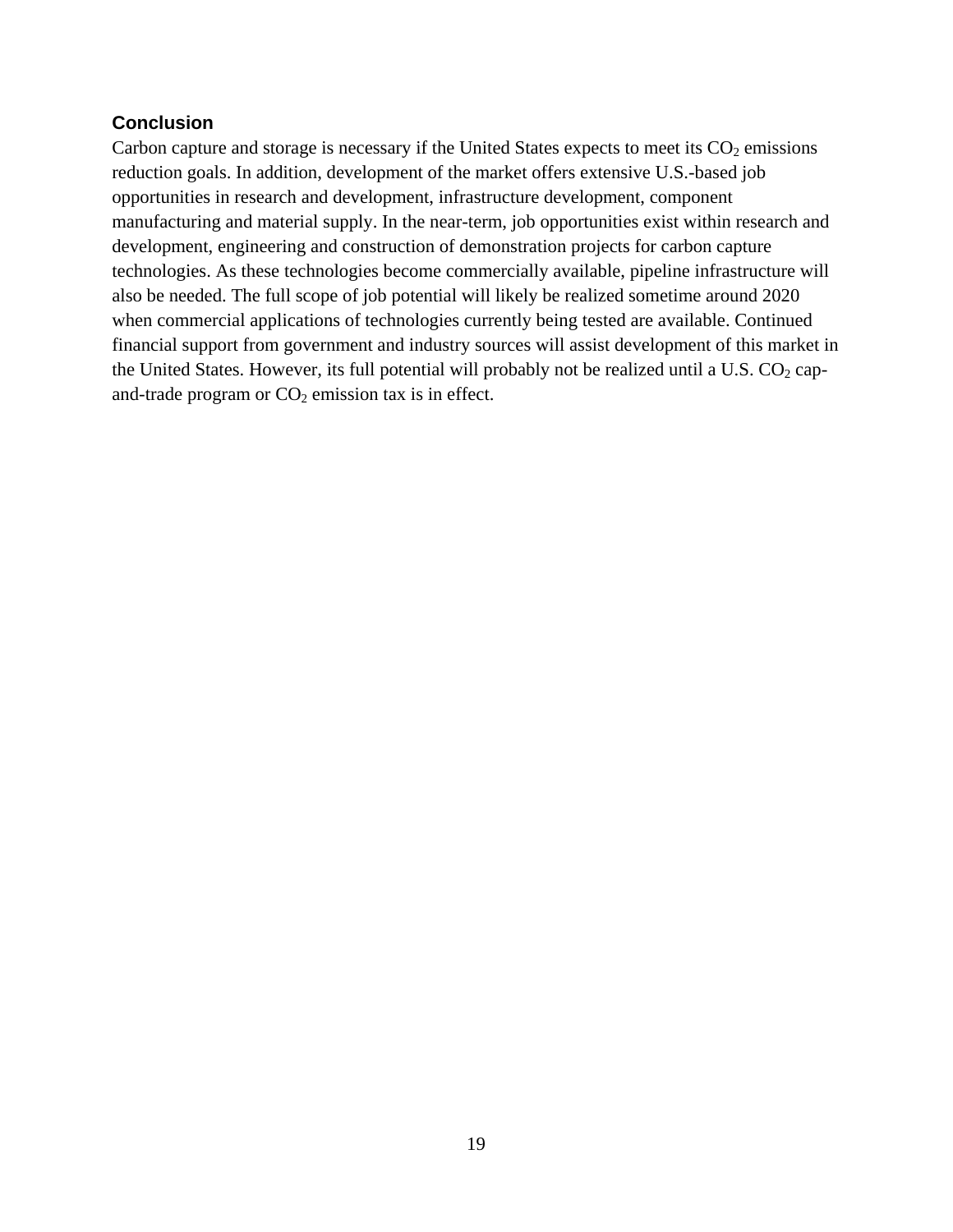

Source: CGGC, based on company websites, interviews, and industry sources.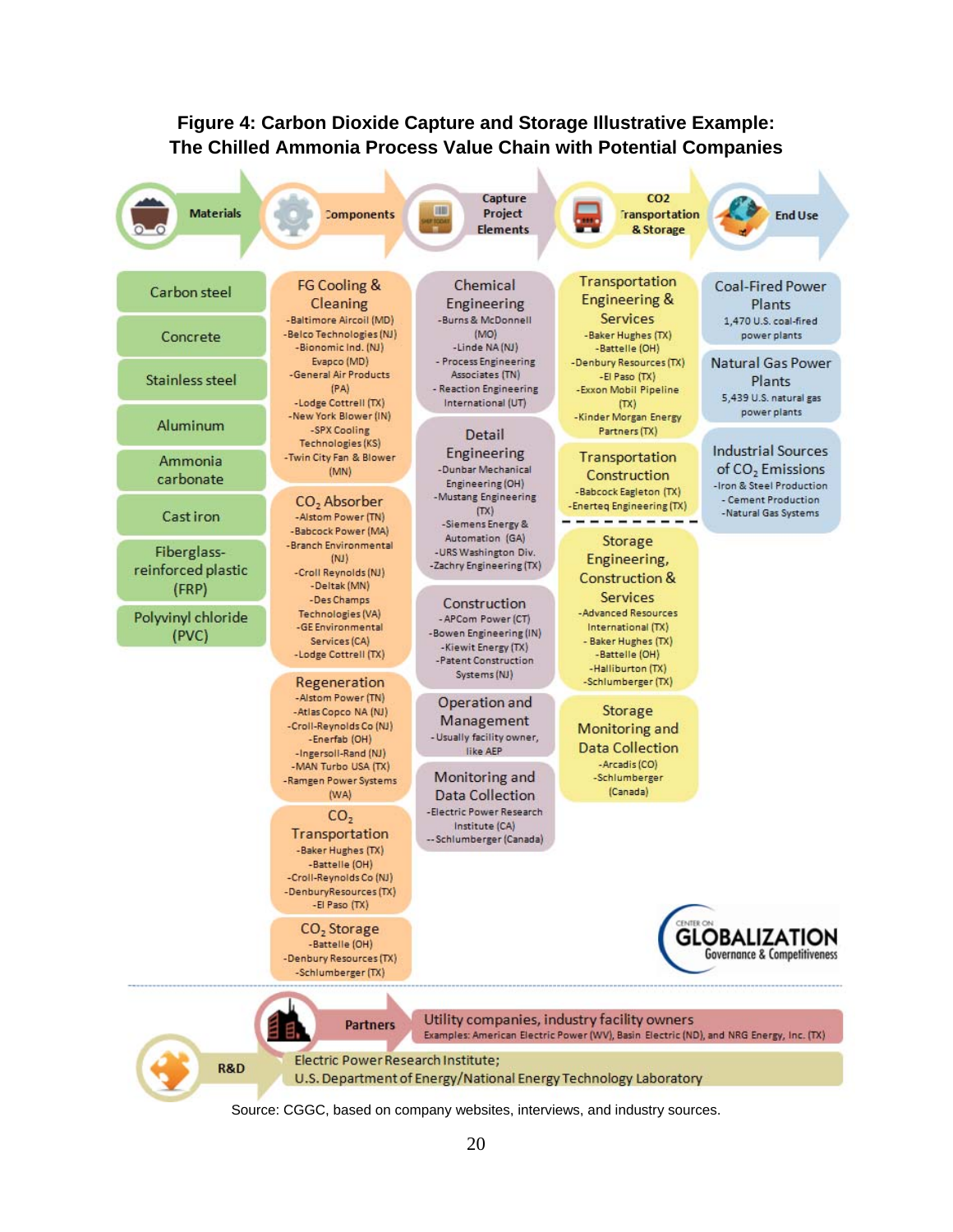#### **References**

- Anderson, Scott. (2009). *Senior Policy Advisor, Environmental Defense Fund*. Personal communication with CGGC Staff. April 25.
- Anderson, Soren and Newell, Richard. (2004). Prospects for Carbon Capture and Storage Technologies. *Annual Review of Environment and Resources, 29*(1), 109-142.
- Anonymous. (2006). Chilling News for Carbon Capture. *Modern Power Systems, 26*(12), 17-18.
- Black, Sean. (2008, June). Carbon Captures the Moment: A Chilled Ammonia Pilot Project. *Power Engineering International, 16*(5), 40-42.
- ---. (2009). *Chilled Ammonia Process Business Manager, Alstom Power*. Personal communication with CGGC Staff. April 29.
- Bohm, Mark C., Herzog, Howard J., Parsons, John E., and Sekar, Ram C. (2007). Capture-Ready Coal Plants—Options, Technologies and Economics. *International Journal of Greenhouse Gas Control, 1*(1), 113-120.
- Byszewski, Carolyn. (2009). *Air Pollution Control Sales Manager*. Personal communication with CGGC Staff. March 23.
- Ciferno, Jared. (2008, April 23-24). *Existing Coal Power Plants: CO2 Retrofit Possibilities and Implications.* Paper presented at the The Future of Coal in Pennsylvania: A Dialogue, Harrisburg, PA.
- ---. (2009). *Technology Manager, National Energy Technology Laboratory*. Personal communication with CGGC Staff. May 7.
- Dailey, Ryan M. and Shattuck, Donald S. (2008). *An Introduction to CO2 Capture and Sequestration Technology*. Denver, CO: Utility Engineering Corporation.
- Darde, Victor, Thomsen, Kaj, Well, Willy van, and Stenby, Erling. (2008). Chilled Ammonia Process for  $CO<sub>2</sub>$  Capture. Technical University of Denmark; DONG Energy.
- Deutch, John, Moniz, Ernest J., Ansolabehere, Stephen, Beer, Janos, Ellerman, A. Denny, Friedmann, Julio, Herzog, Howard, Jacoby, Henry D., Joskow, Paul L., McRae, Gregory, Lester, Richard, Steinfeld, Edward, and Katzer, James. (2007). *The Future of Coal*. Boston: Massachusetts Institute of Technology, pp. ix.
- Dooley, James J., Dahowski, Robert T., Davidson, Casie L., Wise, Marshall A., Gupta, Neeraj, Kim, Son H., and Malone, Elizabeth L. (2006). *Carbon Dioxide Capture and Geologic Storage: A Core Element of a Global Energy Technology Strategy to Address Climate Change*. College Park, MD: Battelle, Joint Global Change Research Institute.
- Energy Information Administration. (2007a). Electric Power Industry 2007: Year in Review. Retrieved February 16, 2009, from U.S. Department of Energy: http://www.eia.doe.gov/cneaf/electricity/epa/epa\_sum.html
- ---. (2007b). Table 2.2. Existing Capacity by Energy Source, 2007. Retrieved February 16, 2009, from U.S. Department of Energy: http://www.eia.doe.gov/cneaf/electricity/epa/epat2p2.html
- ---. (2009). Table 8. Electricity Supply, Disposition, Prices, and Emissions. Washington, DC: U.S. Department of Energy.
- EPRI. (2006). *Chilled-Ammonia Post Combustion CO2 Capture System-Laboratory and Economic Evaluation Results*. Palo Alto, CA: Electric Power Research Institute.
- Evans, Tracy. (2009). *Senior Vice President, Reservoir Engineering, Denbury Resources Inc.* Personal communication with CGGC Staff. February 6.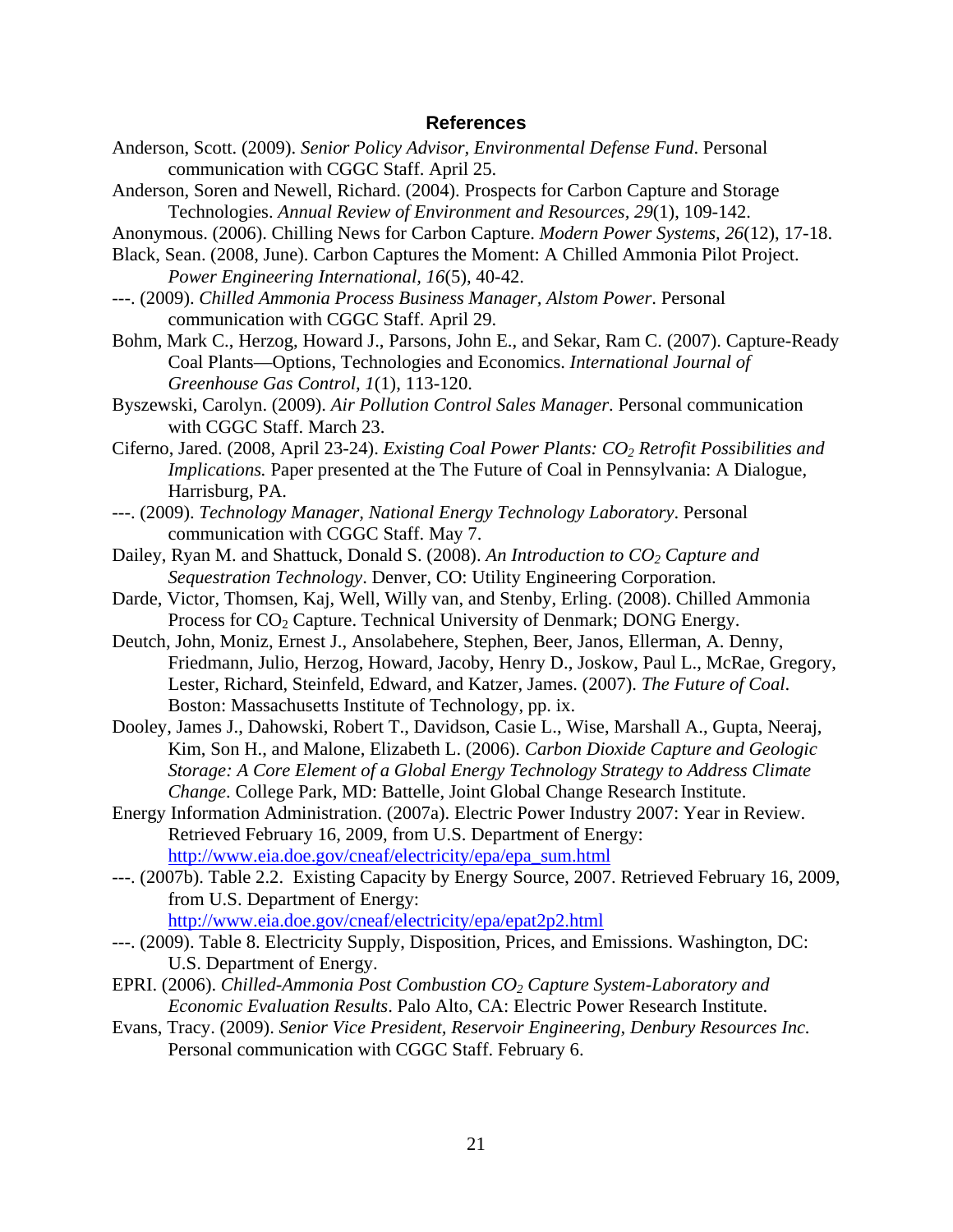- Fernando, Hiranya, Venezia, John, Rigdon, Clay, and Verma, Preeti. (2008). *Capturing King Coal: Deploying Carbon Capture Storage Systems in the U.S. at Scale*. Washington, DC: World Resources Institute.
- Gray, Mark A. (2008, June 14-18). *CO2 Reduction Overview: AEP's Perspective on Reducing Carbon Dioxide Emissions.* Paper presented at the Mid-America Regulatory Conference, Oklahoma City, OK.
- Hendrix, Dan. (2009). *Business Manager of UA Pipeline Local 798, United Association of Journeymen and Apprentices of the Plumbing and Pipe Fitting Industry of the United States and Canada*. Personal communication with CGGC Staff. April 30, 2009.
- Herzog, Howard and Golomb, Dan (Eds.). (2004) Encyclopedia of Energy (Vols. 1). Elsevier.
- Herzog, Howard J. (2001). What Future for Carbon Capture and Sequestration? *Environmental Science & Technology, 35*(7), 148-153.
- Herzog, Howard, Li, Weifeng, Zhang, Hongliang, Diao, Mi, Singleton, Greg, and Bohm, Mark. (2007). *West Coast Regional Carbon Sequestration Partnership: Source-Sink Characterization and Geographic Information System-Based Matching*: California Climate Change Center.
- Hilton, Robert. (2009a). *Vice President for Technology for Government Affairs, Alstom Power Inc.* Personal communication with CGGC Staff. March 3.
- ---. (2009b). *Vice President of Technologies for Government Affairs, Alstom Power*. Personal communication with CGGC Staff. January 30.
- ---. (2009c, February 5). *Workshop 15: The Case for Clean Coal and Carbon Capture and Sequestration.* Paper presented at the Good Jobs Green Jobs National Conference, Washington, DC.
- Hovorka, Susan D., Holtz, Mark H., Smyth, Rebecca C., López, Vanessa Núñez, Kim, Eugene, Breton, Caroline L., Scanlon, Bridget R., Reedy, Reedy C., Paine, Jeffrey, Tinker, Scott, and Duncan, Ian. (2006). *Assessment of Geological Storage Capacity of the Southeastern U.S. for CO<sub>2</sub> in Brines and Economic Use for EOR.* Atlanta, Georgia: Gulf Coast Carbon Center, the Bureau of Economic Geology, The University of Texas at Austin.
- Lawlor, Shawn. (2009). *CO2 Compression Using Supersonic Shock Wave Technology*, Annual NETL  $CO<sub>2</sub>$  Capture Technology for Existing Plants R&D Meeting.
- Li, Fanxing and Fan, Liang-Shih. (2008). Clean Coal Conversion Processes Progress and Challenges. *Energy & Environmental Science, 1*(2), 248-267.
- Mitsubishi Heavy Industries, Ltd. (2005). MHI's Experiences: Commercial Plant in Malaysia. Retrieved March 4, 2009, from

http://www.mhi.co.jp/mcec/product/recov\_co2/experience/malaysia.html

- Morris, Mike. (2007, March). *Strategic Business Issues of CCS Deployment.* Paper presented at the Carbon Sequestration Leadership Forum, Paris, France.
- National Energy Technology Laboratory. (2007). *Carbon Sequestration Atlas of the United States and Canada*: U.S. Department of Energy Office of Fossil Energy, pp. 11.
- ---. (2008). *2008 Carbon Sequestration Atlas II of the United States and Canada Version 2*: U.S. Department of Energy.
- Parfomak, Paul W. and Folger, Peter. (2008). *Carbon Dioxide (CO2) Pipelines for Carbon Sequestration: Emerging Policy Issues*. Retrieved January 20, 2009, from http://opencrs.com/document/RL33971.
- Parkinson, Gerald. (2008, December). Newsfront: Capturing CO<sub>2</sub>. *Chemical Engineering*, *115*(13), 16-20.